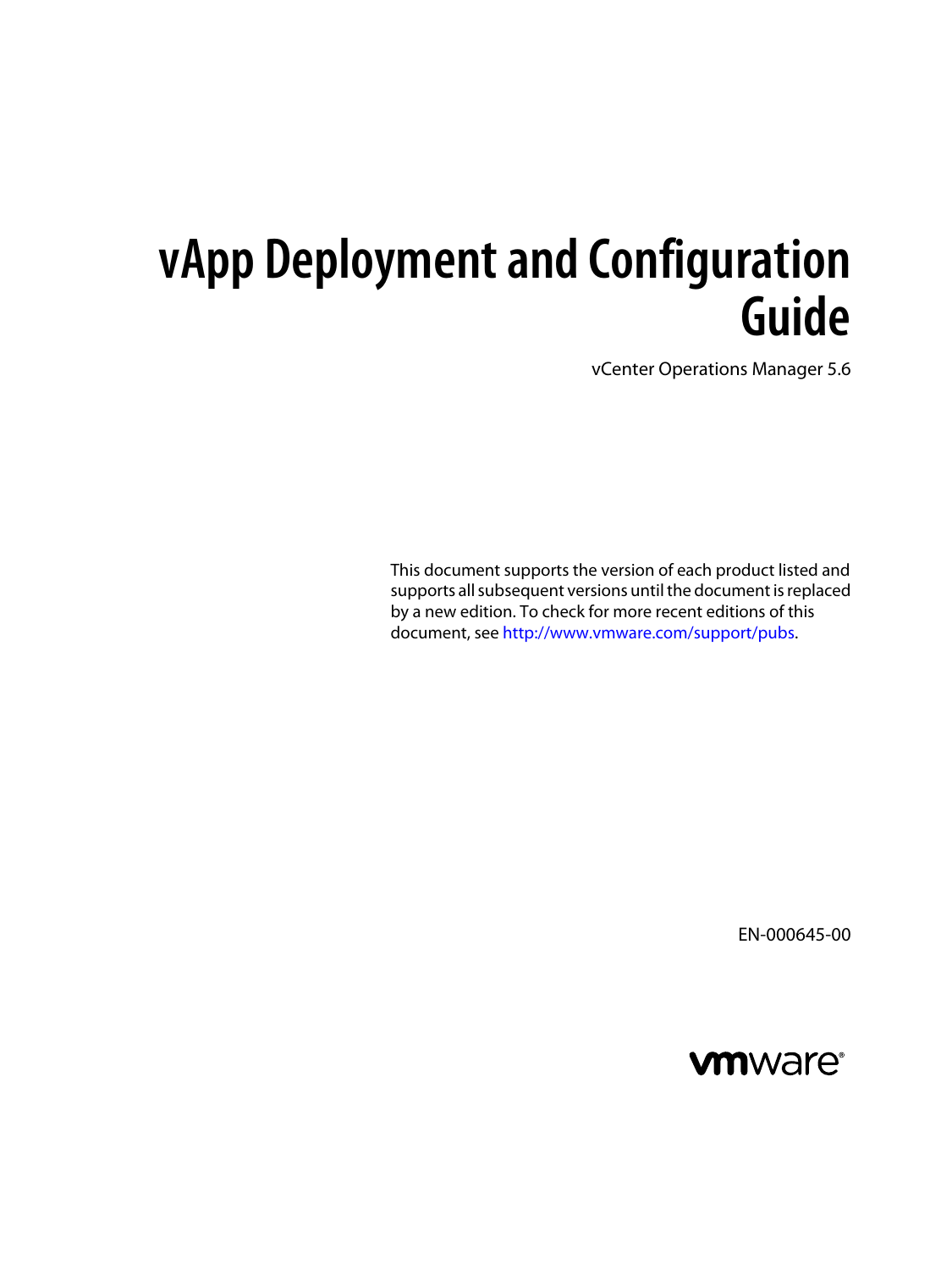You can find the most up-to-date technical documentation on the VMware Web site at:

<http://www.vmware.com/support/>

The VMware Web site also provides the latest product updates.

If you have comments about this documentation, submit your feedback to:

[docfeedback@vmware.com](mailto:docfeedback@vmware.com)

Copyright  $^\circ$  2012 VMware, Inc. All rights reserved. This product is protected by U.S. and international copyright and intellectual property laws. VMware products are covered by one or more patents listed at <http://www.vmware.com/go/patents>. VMware is a registered trademark or trademark of VMware, Inc. in the United States and/or other jurisdictions. All other marks and names mentioned herein may be trademarks of their respective companies.

**VMware, Inc.** 3401 Hillview Ave. Palo Alto, CA 94304 www.vmware.com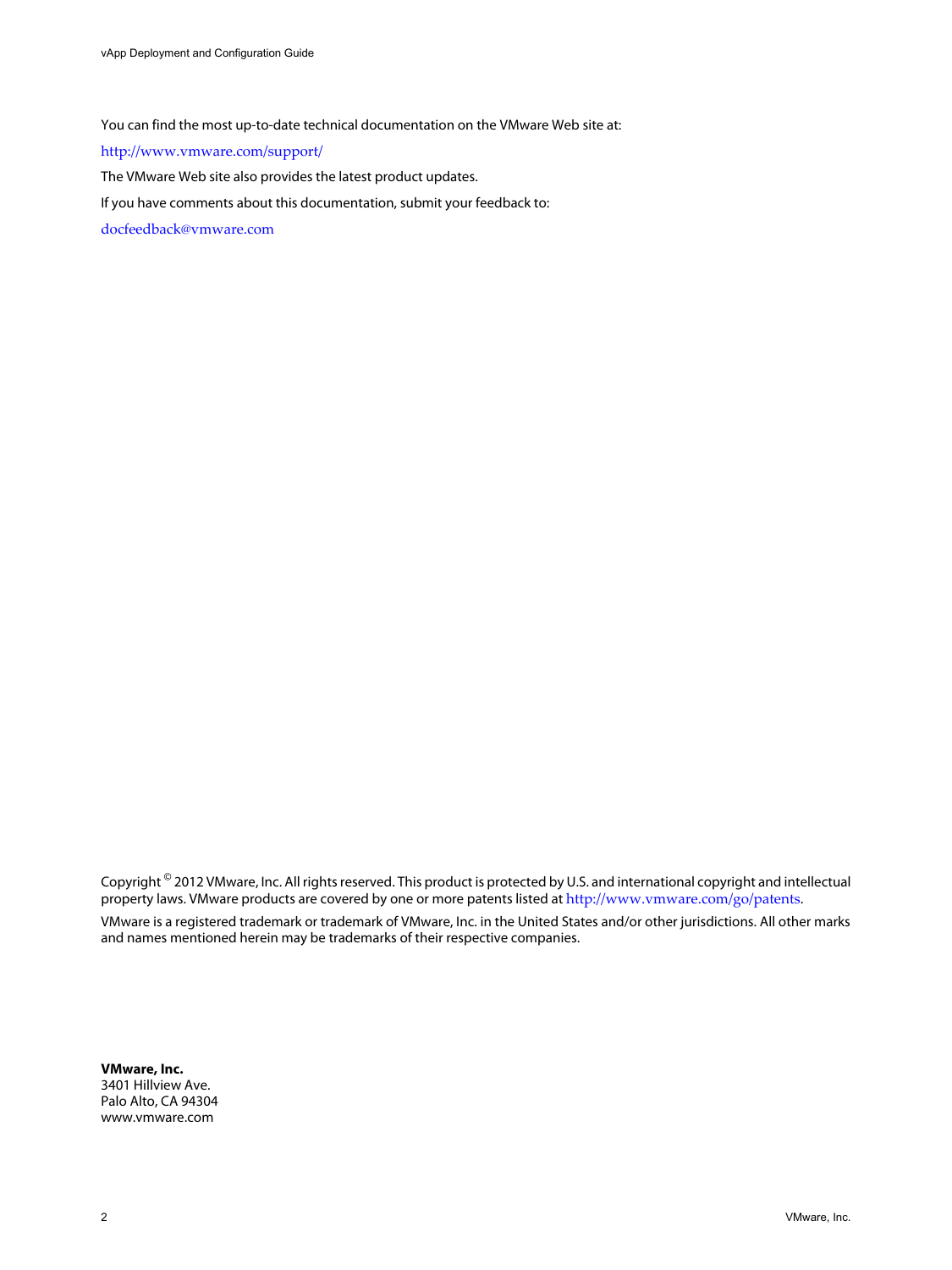## **Contents**

[vCenter Operations Manager Deployment and Configuration Guide 5](#page-4-0)

| 1            | Introducing vCenter Operations Manager<br>7<br>vCenter Operations Manager Architecture 7<br>vCenter Operations Manager and vCenter Server Connections 8<br>Integrating vCenter Operations Manager and the vSphere Client 9<br>Integrating with VMware vCenter Infrastructure Navigator 9<br>vCenter Operations Manager Licensing 10<br>Certificate Warnings 10<br>How vCenter Operations Manager Uses Network Ports<br>10<br>Deployment Planning Worksheet 11                                                                                                           |
|--------------|-------------------------------------------------------------------------------------------------------------------------------------------------------------------------------------------------------------------------------------------------------------------------------------------------------------------------------------------------------------------------------------------------------------------------------------------------------------------------------------------------------------------------------------------------------------------------|
|              | Finding More Information 11                                                                                                                                                                                                                                                                                                                                                                                                                                                                                                                                             |
| $\mathbf{2}$ | <b>System Requirements</b><br>13<br>vCenter Operations Manager vApp Requirements<br>13<br>vCenter Server and ESX Requirements 14<br>vCenter Operations Manager Supported Browsers<br>15                                                                                                                                                                                                                                                                                                                                                                                 |
| 3            | <b>Installing vCenter Operations Manager</b><br>-17<br>Configure Network Parameters for the vCenter Operations Manager vApp 17<br>Deploy the vCenter Operations Manager vApp 18<br>Set the ESX Host Time 19<br>Define the vCenter Server System to Monitor 20<br>Assign the vCenter Operations Manager License 21<br>Configure the SMTP and SNMP Settings for vCenter Operations Manager<br>22<br>Configure the Default Sender in Email Notifications 22<br>Install a Custom SSL Certificate for vCenter Operations Manager 23<br>Grant Access to vCenter Operations 24 |
|              | 4 Verifying the vCenter Operations Manager Installation<br>25<br>Verifying the vCenter Operations Manager Installation from the vSphere Client 25<br>Verify the vCenter Operations Manager Installation from a Browser 26                                                                                                                                                                                                                                                                                                                                               |
| 5            | Installing a vCenter Operations Manager Adapter<br>27<br>Install an Adapter on a vApp<br>27                                                                                                                                                                                                                                                                                                                                                                                                                                                                             |
| 6            | Managing the Infrastructure Navigator Adapter<br>29<br>Modifying Adapter Configuration Properties<br>29<br>Viewing System Log Files 30<br><b>Infrastructure Navigator Adapter Classes</b><br>30                                                                                                                                                                                                                                                                                                                                                                         |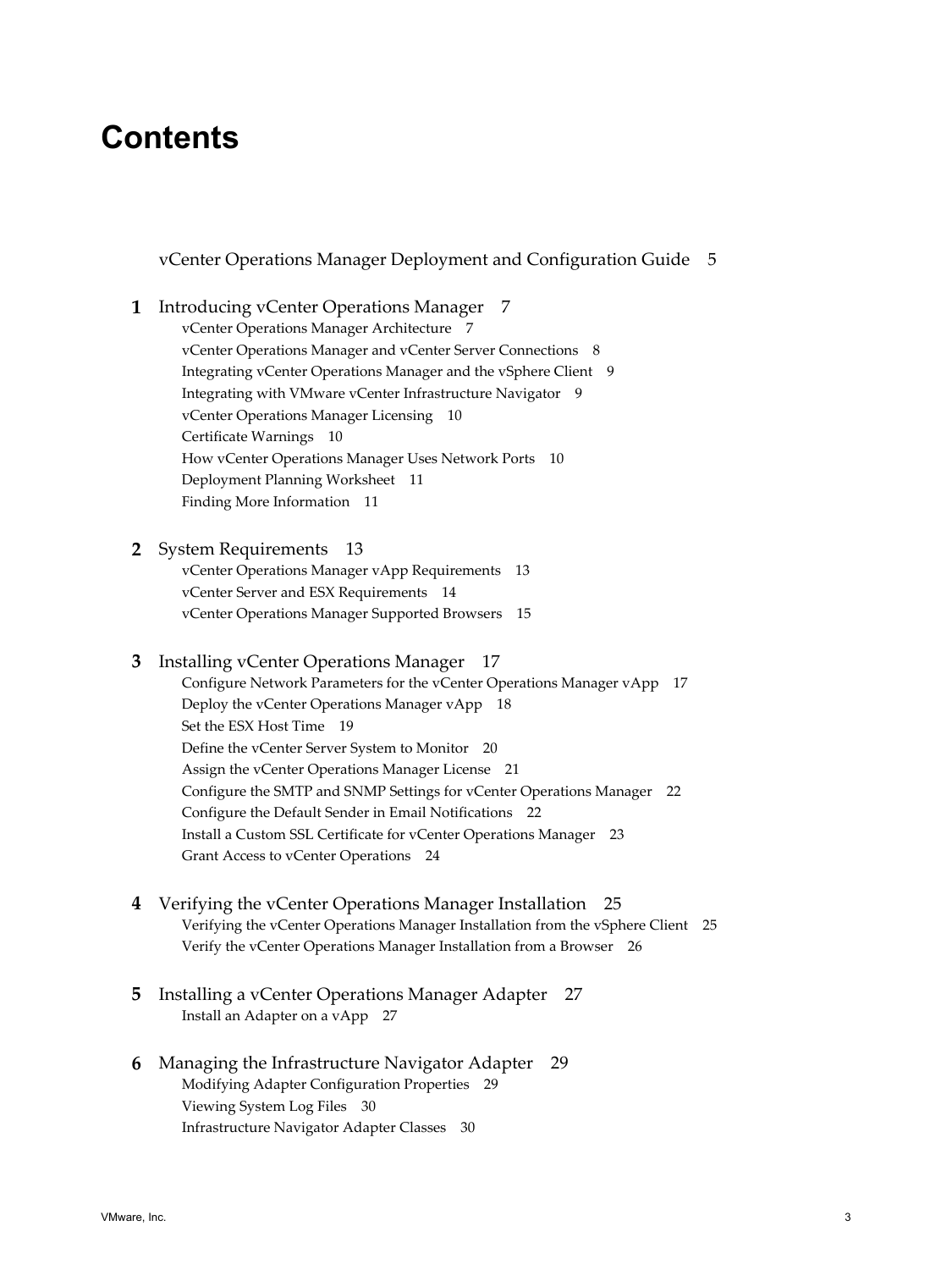- **7** [Updating vCenter Operations Manager 31](#page-30-0) Up[dating Virtual Appliance Software to the vCenter Operations Manager vApp 31](#page-30-0) Up[grade Paths for vCenter Operations Manager 31](#page-30-0) Up[grade Requirements 31](#page-30-0) Ad[d a Hard Disk to a Virtual Machine 32](#page-31-0) Up[grade the vApp 33](#page-32-0)
- **8** [Managing vCenter Operations Manager 35](#page-34-0) Ch[ange the Password of the Root User 35](#page-34-0) Ch[ange the Password of the Administrator User 35](#page-34-0) Cre[ate and Download a Support Bundle 36](#page-35-0)

[Index 37](#page-36-0)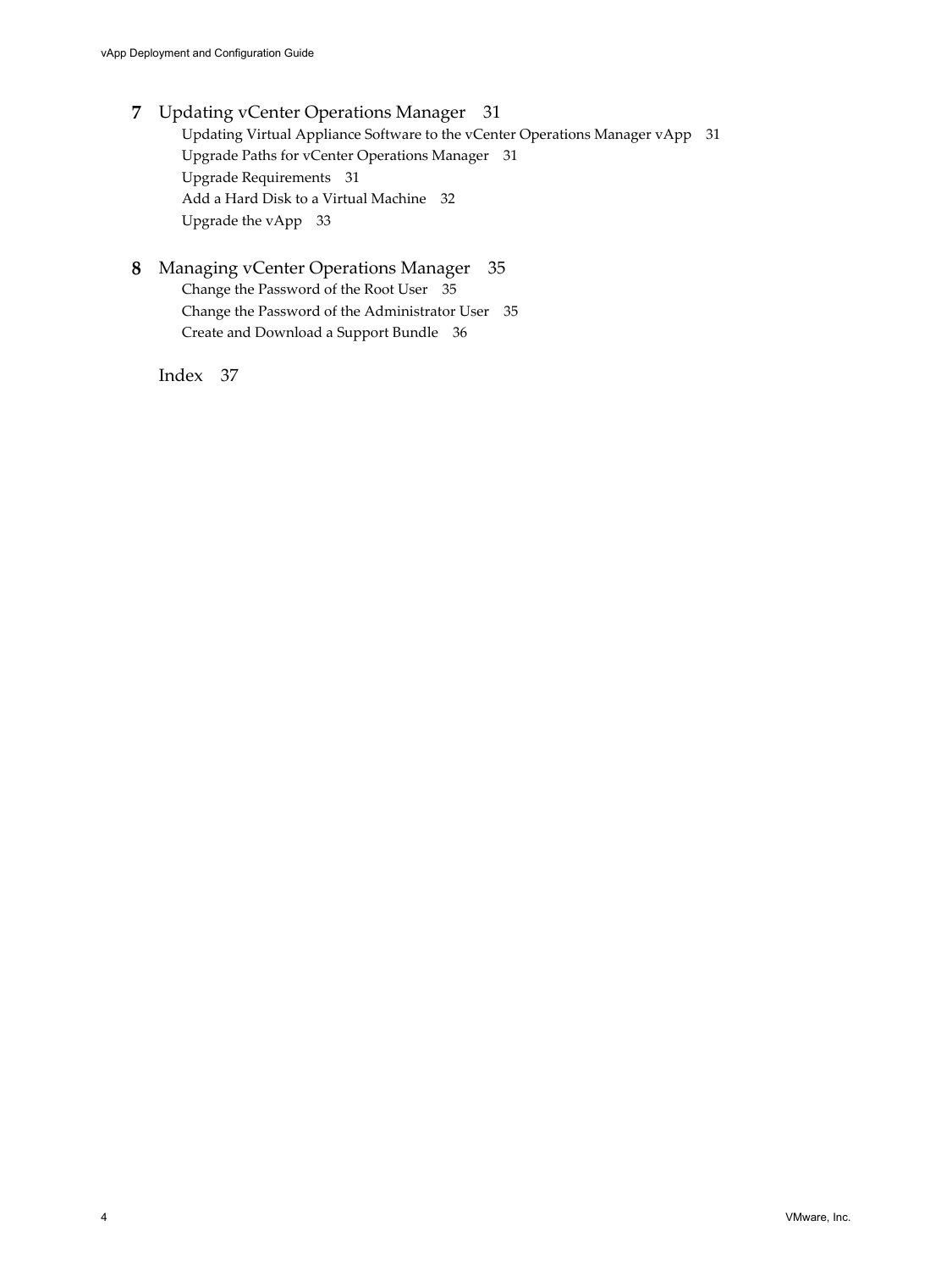## <span id="page-4-0"></span>**vCenter Operations Manager Deployment and Configuration Guide**

The *vCenter Operations Manager Deployment and Configuration Guide* provides information about installing and upgrading VMware® vCenter Operations Manager.

## **Intended Audience**

This guide is intended for anyone who wants to install or upgrade vCenter Operations Manager.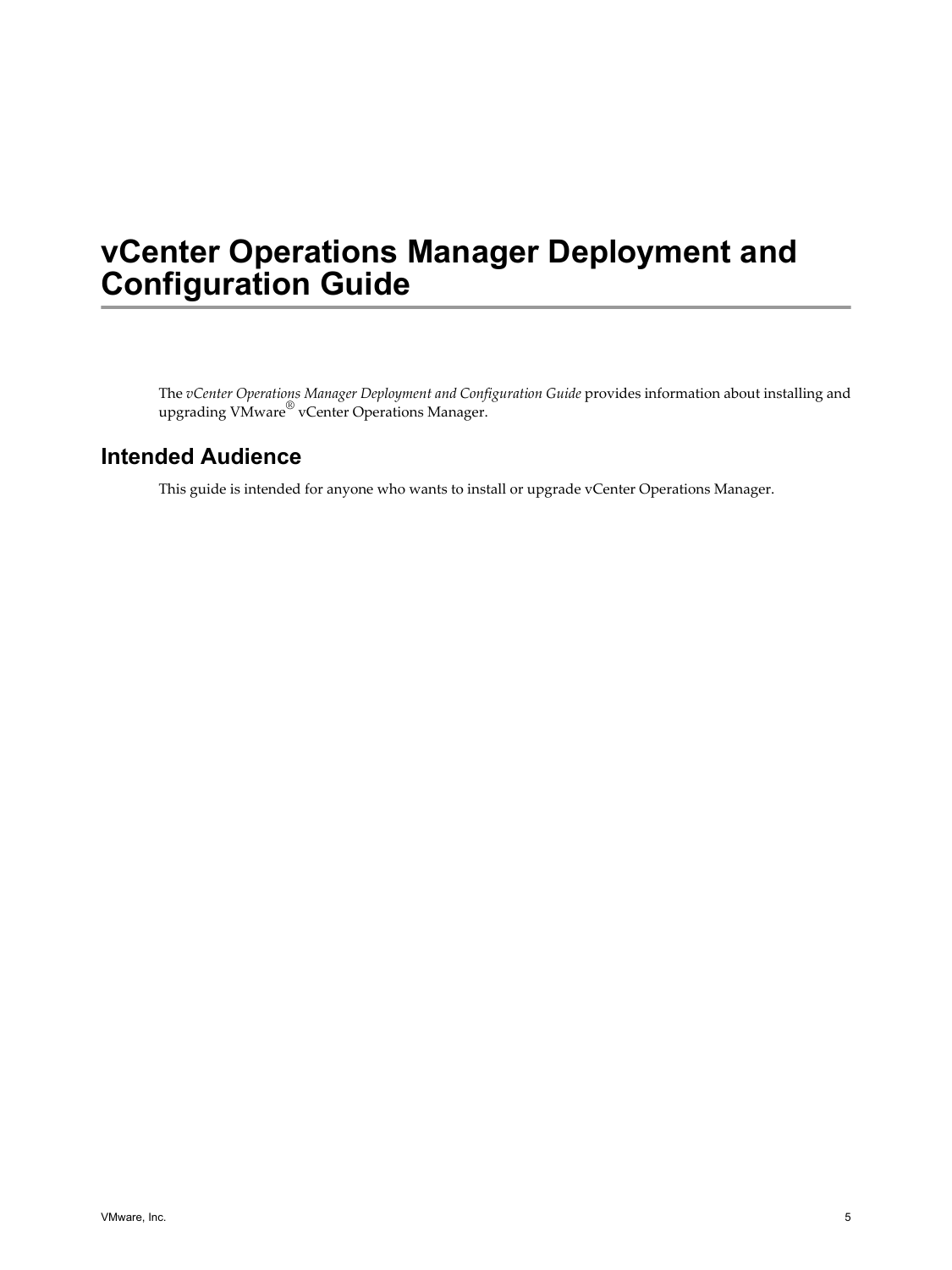vApp Deployment and Configuration Guide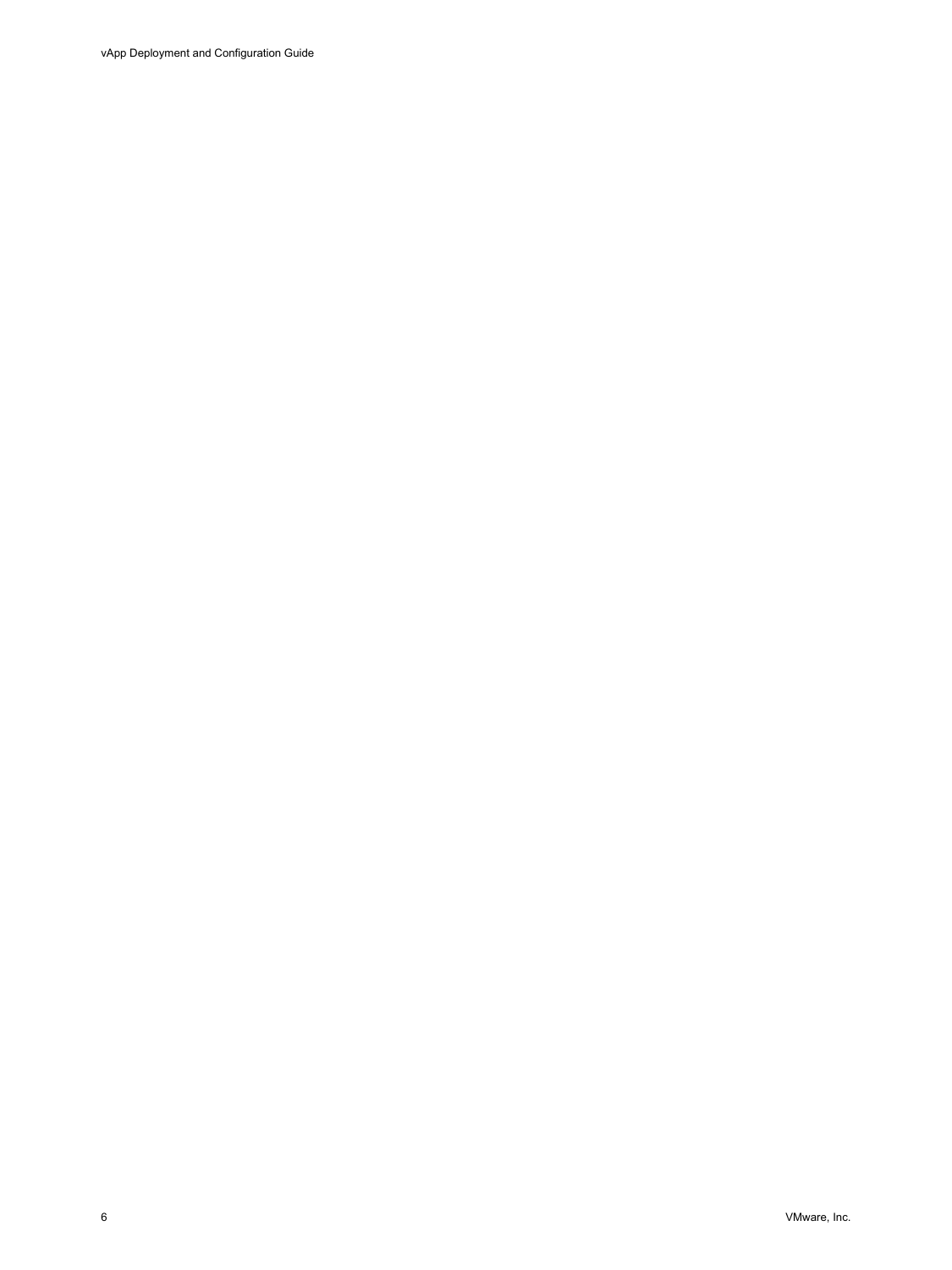## <span id="page-6-0"></span>**Introducing vCenter Operations Manager 1**

vCenter Operations Manager is an application used to monitor and manage the health, capacity, and performance of your virtual environment.

vCenter Operations Manager includes the Standard, Advanced, and Enterprise Editions. All editions are available in vApp format.

This chapter includes the following topics:

- "vCenter Operations Manager Architecture," on page 7
- n ["vCenter Operations Manager and vCenter Server Connections," on page 8](#page-7-0)
- ["Integrating vCenter Operations Manager and the vSphere Client," on page 9](#page-8-0)
- ["Integrating with VMware vCenter Infrastructure Navigator," on page 9](#page-8-0)
- ["vCenter Operations Manager Licensing," on page 10](#page-9-0)
- ["Certificate Warnings," on page 10](#page-9-0)
- ["How vCenter Operations Manager Uses Network Ports," on page 10](#page-9-0)
- ["Deployment Planning Worksheet," on page 11](#page-10-0)
- ["Finding More Information," on page 11](#page-10-0)

## **vCenter Operations Manager Architecture**

vCenter Operations Manager is a vApp that you import and deploy with a vCenter Server system.

#### **Understanding the vCenter Operations Manager vApp**

vCenter Operations Manager is distributed as a vApp that you can import and deploy to a Virtualization platform, such as ESX. A vApp has the same basic operation as a virtual machine, but can contain multiple virtual machines or appliances. The same vApp exists for the Standard, Advanced, and Enterprise Editions.

### **Distribution Formats**

The vApp is distributed as an Open Virtualization Format (OVF) file. The vSphere Client provides an import vApp workflow that guides you in deploying vApps in OVF format.

The vCenter Operations Manager vApp is managed using the Administration Portal which is a Web console for configuration and management tasks.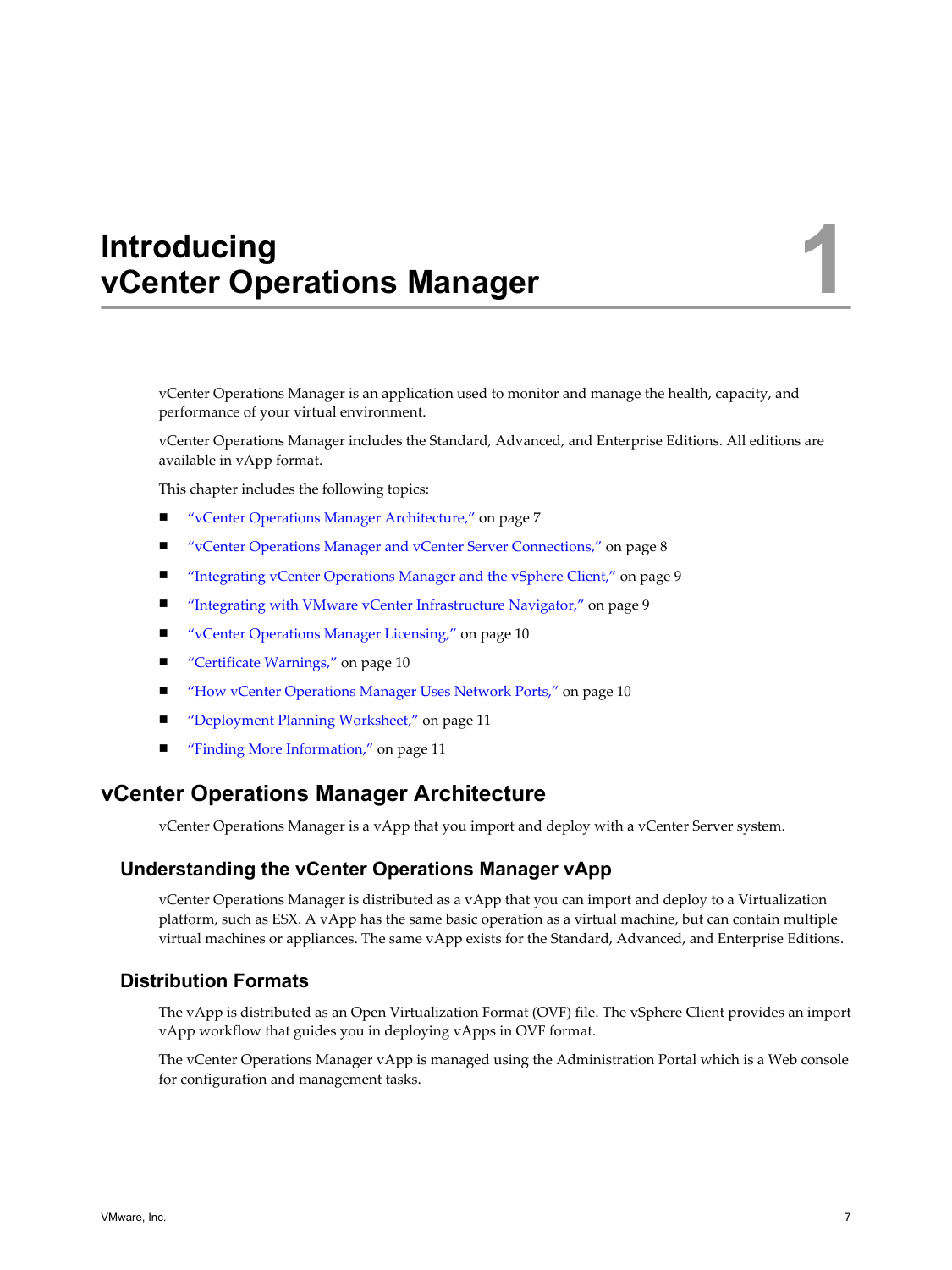## <span id="page-7-0"></span>**vApp Components**

vCenter Operations Manager architecture consists of two virtual machines. The following section describes the vCenter Operations Manager key components of the vApp Architecture.

### **UI VM**

The UI VM allows you to access the results of the analytics in the form of badges and scores using the Webbased application for the UI VM. It also allows you access to the Administration Portal in order to perform management tasks. The applications in UI VM are described as follows:

| vSphere Web<br><b>Application</b>               | The vCenter Operations Manager vSphere UI provides a summary and deeper<br>views into the vSphere environment.                                                                                             |  |  |  |
|-------------------------------------------------|------------------------------------------------------------------------------------------------------------------------------------------------------------------------------------------------------------|--|--|--|
| <b>Enterprise Web</b><br><b>Application</b>     | The vCenter Operations Manager Enterprise application provides a<br>customizable Web-based user interface. It is available using the Enterprise<br>edition and provides a view into the entire enterprise. |  |  |  |
| <b>Administration Web</b><br><b>Application</b> | The vCenter Operations Manager Administration Portal provides a user<br>interface for vCenter Operations Manager maintenance and management<br>tasks.                                                      |  |  |  |

### **Analytics VM**

The Analytics VM is responsible for collecting data from vCenter Server, vCenter Configuration Manager, and third party data sources, such as metrics, topology, and change events. Raw data is stored in its scalable File System Database (FSDB). The components in Analytics VM are described as follows:

| Capacity and<br><b>Performance Analytics</b> | Checks the incoming metrics for abnormalities in real time, updates health<br>scores, and generates alerts when necessary. |
|----------------------------------------------|----------------------------------------------------------------------------------------------------------------------------|
| <b>Capacity Collector</b>                    | Collects metrics and computes derived metrics.                                                                             |
| <b>FileSystem Database</b>                   | Stores the collected metrics statistics.                                                                                   |
| <b>Postgres DB</b>                           | Stores all other data collected, including objects, relationships, events, dynamic<br>thresholds, and alerts.              |

## **vCenter Operations Manager and vCenter Server Connections**

A single vCenter Operations Manager server can connect to one or to multiple vCenter Server instances. All communications between vCenter Operations Manager and vCenter Server take place over an SSL connection and are authenticated by public key certificates or stored certificates.

When vCenter Operations Manager is connected to multiple vCenter Server instances, you have a common view across all vCenter Server instances for all reporting features.

## **Basic Deployment**

A basic deployment connects vCenter Operations Manager to a single vCenter Server.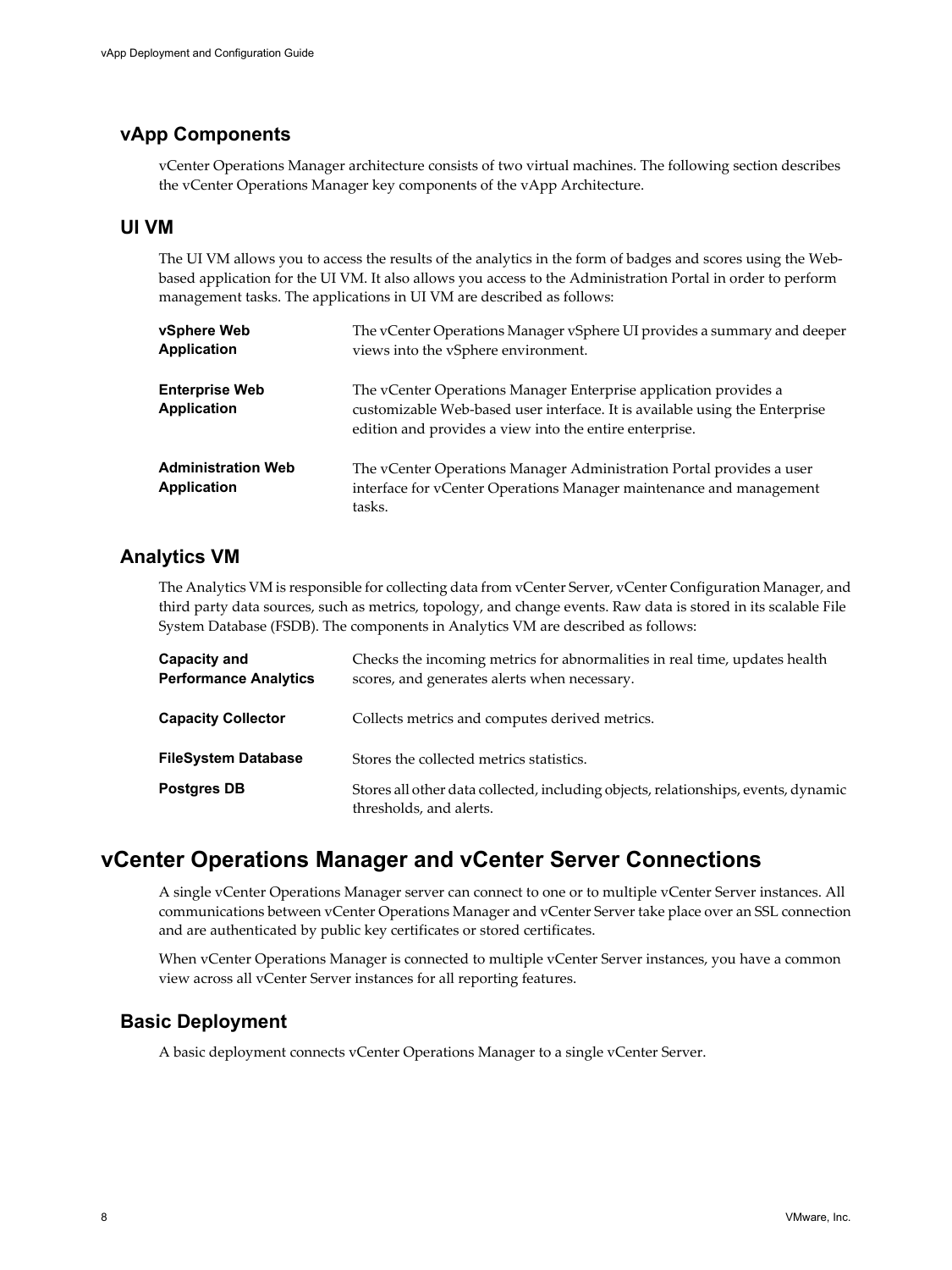#### <span id="page-8-0"></span>**Multi-Site Deployment**

vCenter Operations Manager can connect to vCenter Server instances that are linked. These servers are required to have common logins. If you configure vCenter Operations Manager to connect to multiple vCenter Server instances, you must have login privileges to all the vCenter Server instances and use the same password for login.

## **Integrating vCenter Operations Manager and the vSphere Client**

You can start vCenter Operations Manager from the vSphere Client.

To integrate with the vSphere Client, install the vCenter Operations Manager plug-in. After the plug-in is installed and you start the vSphere Client, it will discover the plug-in and load it automatically. After the plugin is initialized and loaded, the **vCenter Operations Manager** icon is available under the **Solutions and Applications** section of the vSphere Client's home page. Click the icon to launch vCenter Operations Manager in a new view.

**NOTE** This functionality only works with the vSphere Client 4.0 Update 2 or later.

## **Integrating with VMware vCenter Infrastructure Navigator**

vCenter Operations Manager supports the integration with vCenter Infrastructure Navigator.

Infrastructure Navigator is an application awareness plug-in to the vCenter Server. Infrastructure Navigator probes the virtual machine entities inside the vCenter Server and provides application related information.

After Infrastructure Navigator integration with vCenter Operations Manager, the application related information is displayed in the **Relationships** tab under the **Environment** tab of vCenter Operations Manager.

#### **Compatibility Requirements**

Infrastructure Navigator can integrate vCenter Operations Manager with vCenter Server 5.0 or later with Infrastructure Navigator version 1.1 and 2.0.

#### **Deployment**

The integration of Infrastructure Navigator with vCenter Operations Manager is seamless. After vCenter Operations is downloaded and installed, the Infrastructure Navigator adapter is created when you register a vCenter Server to monitor. If the vCenter Server has Infrastructure Navigator installed and configured, vCenter Operations Manager displays application related information in the vSphere user interface.

#### **Managing the vCenter Infrastructure Navigator Adapter**

You can view the Infrastructure Navigator adapter from the custom user interface. You cannot add, edit, or delete the Infrastructure Navigator adapter. For management tasks, see [Chapter 6, "Managing the](#page-28-0) [Infrastructure Navigator Adapter," on page 29](#page-28-0).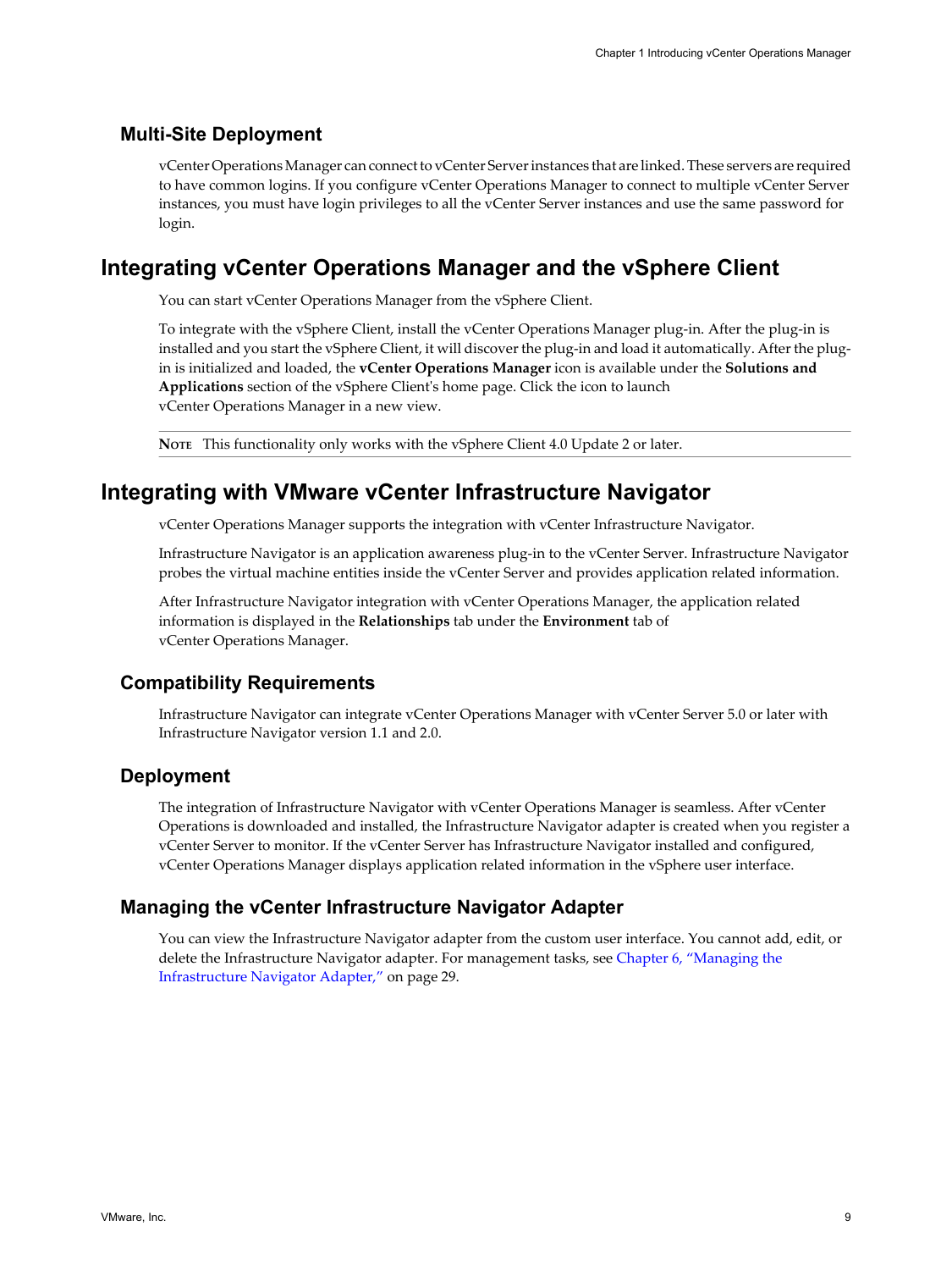## <span id="page-9-0"></span>**vCenter Operations Manager Licensing**

vCenter Operations Manager and vCenter Server licensing are separate. You can purchase a product license for the Standard, Advanced, and Enterprise editions of vCenter Operations Manager.

A full license is a permanent license that gives you access to editions of vCenter Operations Manager and all updates. This license does not have an expiration date. For vCenter Operations Manager Standard and Advanced, the license is virtual machine based and sets the limit on how many virtual machines vCenter Operations Manager call pull data from. For vCenter Operations Manager Enterprise, the license is not virtual machine based and there are no limits on virtual machines or resources.

To apply a license key, see ["Assign the vCenter Operations Manager License," on page 21](#page-20-0).

For more information about licensing, see the VMware licensing portal.

## **Certificate Warnings**

When you access vCenter Operations Manager from a browser, security warnings are reported. Warnings are generated if the certificate is self-signed and not signed by a recognized Certificate Authority (CA) or the distinguished name field of the certificate does not match the hostname of the server. You must accept the certificate to proceed with the connection.

## **How vCenter Operations Manager Uses Network Ports**

vCenter Operations Manager uses several different network ports to communicate with vCenter Server and vCenter Operations Manager components.

The vCenter Operations Manager client uses the following TCP ports to connect to the vCenter Operations Manager server. Configure your external firewalls so that these ports are open.

**NOTE** VMware does not support the customization of server ports.

#### **Network Ports**

The following table lists the default vCenter Operations Manager port access connections.

| <b>Port Number</b> | <b>Description</b>                                                                                           |
|--------------------|--------------------------------------------------------------------------------------------------------------|
| 22                 | Enables SSH access to the vCenter Operations Manager<br>vApp                                                 |
| 80                 | Redirects to port 443                                                                                        |
| 443                | Used to access the vCenter Operations Manager Admin<br>Portal and the vCenter Operations Manager application |
| 1194               | Sets the tunnel between UI VM and Analytics VM                                                               |

**Table 1-1.** Port Access Requirements for vCenter Operations Manager vApp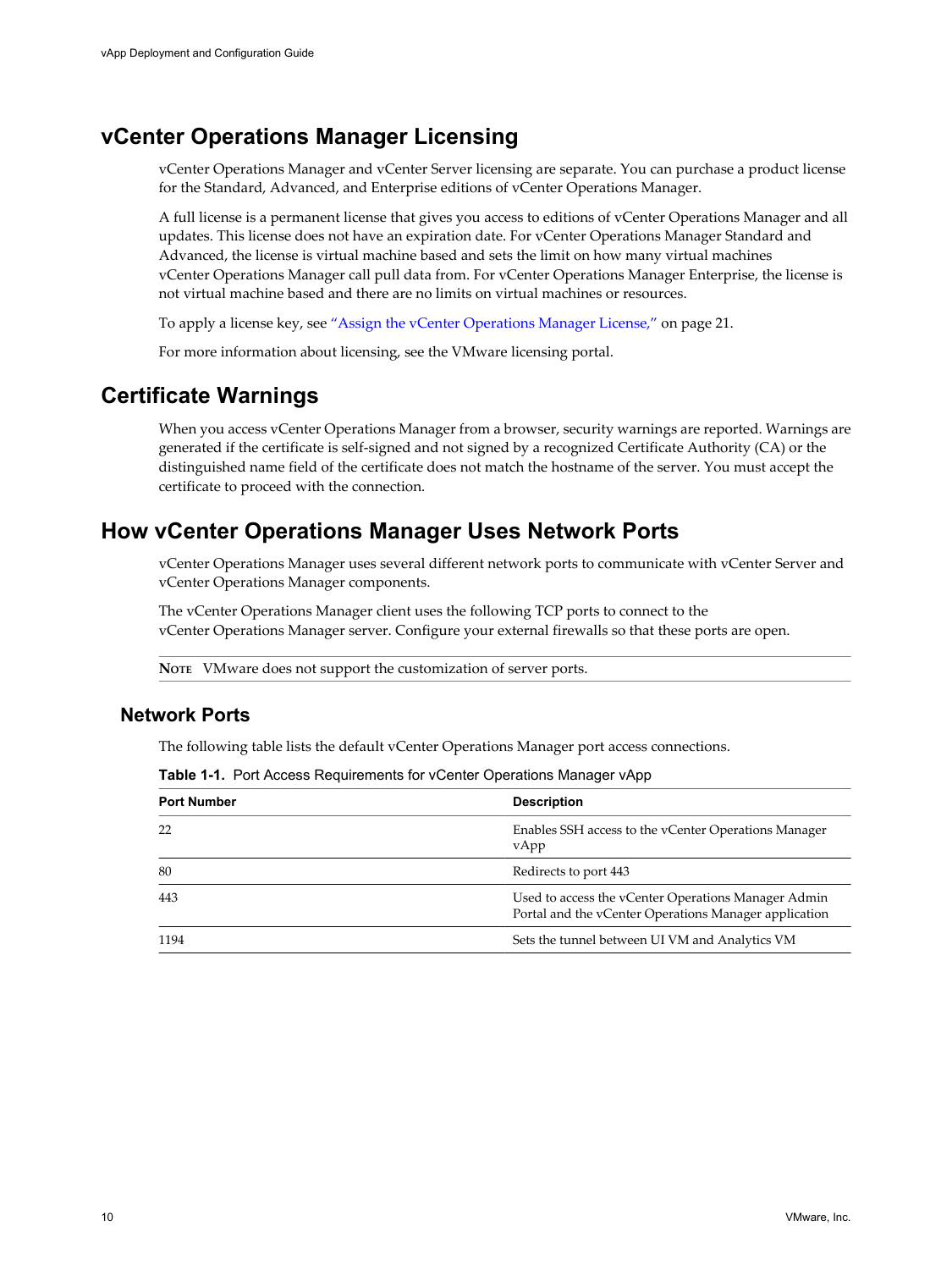## <span id="page-10-0"></span>**Deployment Planning Worksheet**

Use the deployment planning worksheet to prepare for your vCenter Operations Manager deployment.

| Component                                   | <b>Considerations</b>                                                                                                                                                                                                                                                                                                                                                |
|---------------------------------------------|----------------------------------------------------------------------------------------------------------------------------------------------------------------------------------------------------------------------------------------------------------------------------------------------------------------------------------------------------------------------|
| vCenter Server                              | Determine which vCenter Server you will deploy<br>vCenter Operations Manager from. The vCenter Server must<br>be compatible with vCenter Operations Manager. See<br>"vCenter Server and ESX Requirements," on page 14.                                                                                                                                               |
| vCenter Server Network Parameters           | Use the vSphere Client to configure the network parameters<br>before you deploy the vCenter Operations Manager vApp.<br>See "Configure Network Parameters for the vCenter<br>Operations Manager vApp," on page 17.                                                                                                                                                   |
| Port Number Assignments                     | Make sure that you configure your firewalls so that the<br>following ports are open:<br>22: Enables SSH access<br>80: Redirects to port 443<br>443: vApp Admin UI and the<br>vCenter Operations Manager application.<br>1194: Tunnel for the UI VM and Analytics VM<br>See "How vCenter Operations Manager Uses Network<br>Ports," on page 10 for port requirements. |
| vCenter Server Hostname or IP Address       | Determine which Hostname or IP address<br>vCenter Operations Manager will monitor and collect data<br>from.                                                                                                                                                                                                                                                          |
| vCenter Server Password                     | You must have the administrator username and password<br>for the vCenter Server vCenter Operations Manager will<br>monitor and collect data from.                                                                                                                                                                                                                    |
| vCenter Operations Manager License          | Obtain a license key and register<br>vCenter Operations Manager. See "Assign the vCenter<br>Operations Manager License," on page 21.                                                                                                                                                                                                                                 |
| VMware VirtualCenter Management Webservices | vCenter Operations Manager requires vCenter Server to run<br>this service.                                                                                                                                                                                                                                                                                           |
| Time synchronization                        | The time of the ESX system that hosts the<br>vCenter Operations Manager vApp and the vCenter Server<br>must be synchronized. The vApp clock synchronizes with<br>and depends on the ESX host clock.                                                                                                                                                                  |

**Table 1-2.** Deployment Planning Worksheet

## **Finding More Information**

See the following documents for additional information about using vCenter Operations Manager.

### **vCenter Operations Manager Documentation**

The vCenter Operations Manager 5.6 Release Note provides product overview and a description of known issues.

The vCenter Operations Manager Advanced Getting Started Guide provides information about the vCenter Operations Manager planning process.

The vCenter Operations Manager in-product help is a Web-based help system. Online help is available through the help menu and from context-sensitive links within the vCenter Operations Manager user interface.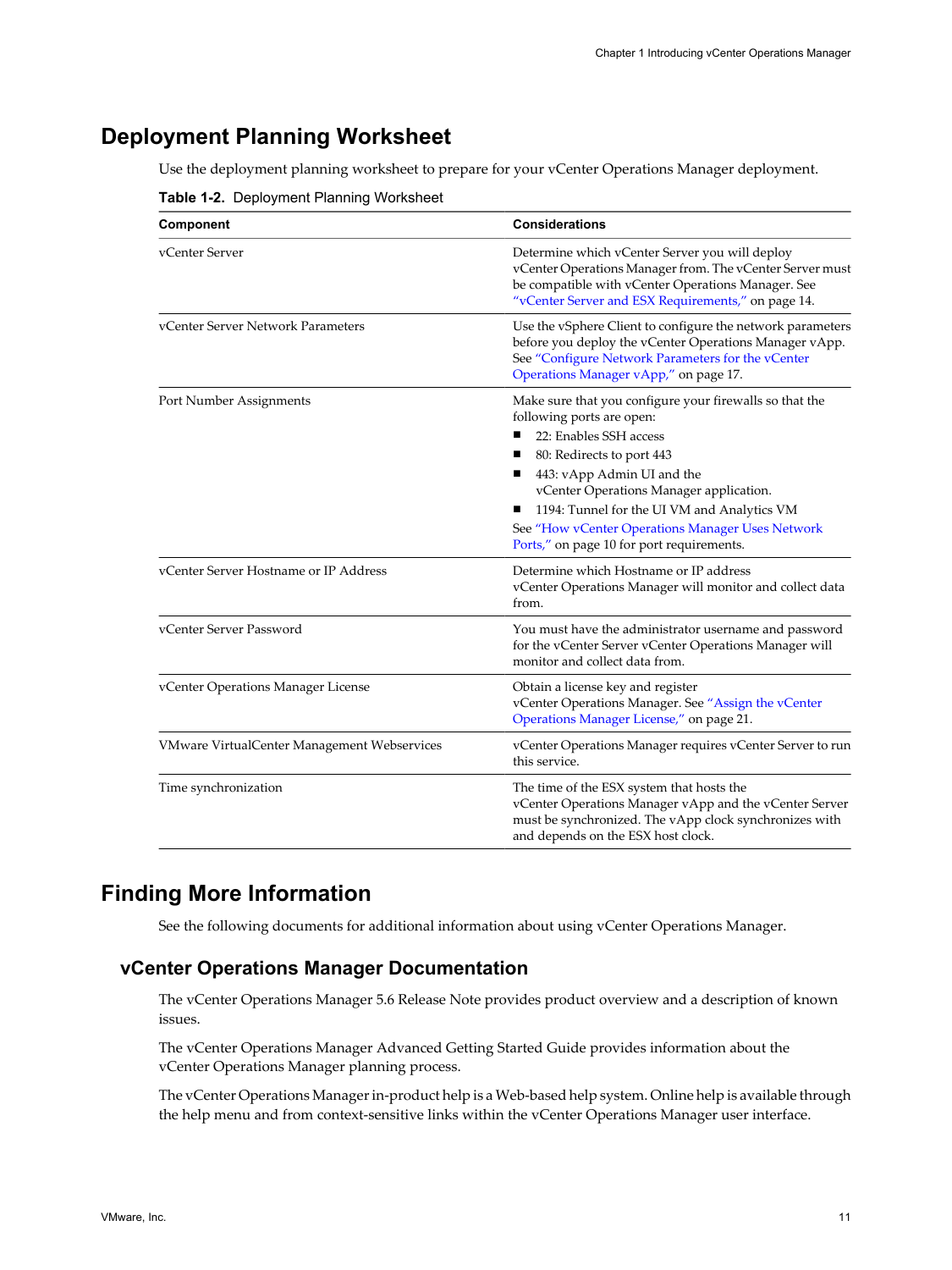The vCenter Operations Manager Administration Portal in-product help is a Web-based system. Online help is available through the help menu and from context-sensitive links within the Administration Portal user interface.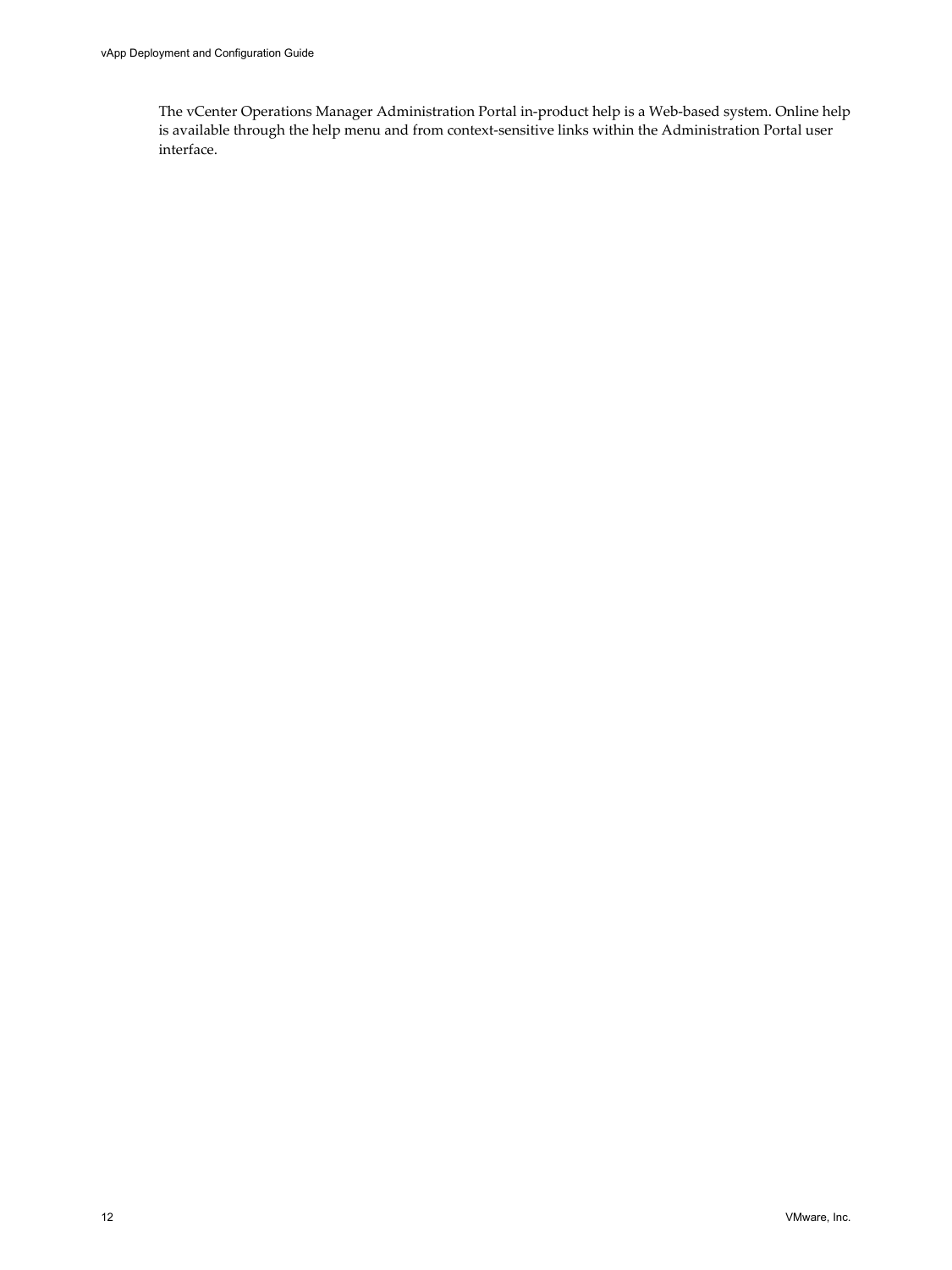# <span id="page-12-0"></span>**System Requirements 2**

The following sections describe the compatibilities for vCenter Operations Manager. vCenter Operations Manager is compatible with the following vCenter Server versions and browsers and supports the listed vApp resource and sizing requirements.

This chapter includes the following topics:

- n "vCenter Operations Manager vApp Requirements," on page 13
- **n** ["vCenter Server and ESX Requirements," on page 14](#page-13-0)
- n ["vCenter Operations Manager Supported Browsers," on page 15](#page-14-0)

## **vCenter Operations Manager vApp Requirements**

The following section lists the computing requirements and assumptions for the vCenter Operations Manager vApp.

|  | Table 2-1. Aggregate Requirements for the two virtual machines in the vCenter Operations Manager vApp |  |  |  |  |
|--|-------------------------------------------------------------------------------------------------------|--|--|--|--|
|  |                                                                                                       |  |  |  |  |

| <b>Monitored Resources</b> | Up to 1,500<br>Virtual<br><b>Machines</b>                     | Up to 3,000 Virtual Machines                                    | Up to 6,000 Virtual Machines                                    |
|----------------------------|---------------------------------------------------------------|-----------------------------------------------------------------|-----------------------------------------------------------------|
| <b>Collected Metrics</b>   | 600,000                                                       | 1.2 Million                                                     | 2.5 Million                                                     |
| $v$ CPU                    | 4 vCPU<br>UIVM:2<br><b>vCPU</b><br>Analytics<br>■<br>VM: 2CPU | 8 vCPU<br>UI VM: 4 vCPU<br>■<br>Analytics VM: 4 vCPU<br>п       | 16 vCPU<br>UI VM: 8 vCPU<br>■<br>Analytics VM: 8 vCPU<br>٠      |
| Memory                     | 16GB vRAM<br>UI VM:<br>7GB<br>Analytics<br>VM: 9GB            | 25GB vRAM<br><b>UI VM: 11GB</b><br>■<br>Analytics VM: 14GB<br>п | 34GB vRAM<br><b>UI VM: 13GB</b><br>п<br>Analytics VM: 21GB<br>■ |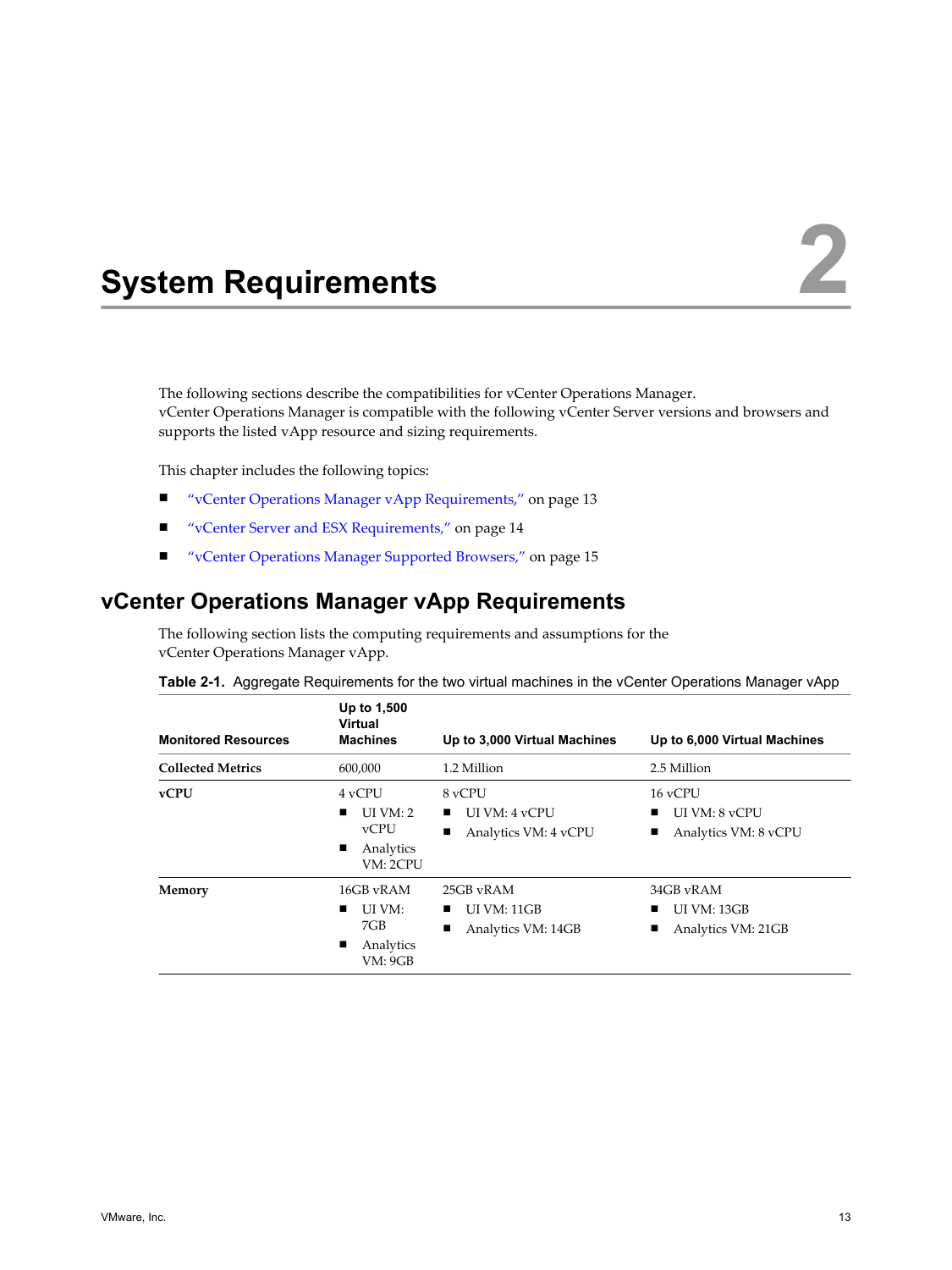| <b>Monitored Resources</b> | Up to 1,500<br><b>Virtual</b><br><b>Machines</b>                  | Up to 3,000 Virtual Machines                             | Up to 6,000 Virtual Machines                           |
|----------------------------|-------------------------------------------------------------------|----------------------------------------------------------|--------------------------------------------------------|
| <b>Disk Storage</b>        | $900$ GB<br><b>UI VM:</b><br>100GB<br>Analytics<br>٠<br>VM: 800GB | 1.8TB<br><b>UI VM: 200GB</b><br>Analytics VM: 1.6TB<br>п | 3.6TB<br>UI VM: 400GB<br>■<br>Analytics VM: 3.2TB<br>■ |
| Disk I/O for Analytics VM  | 1,500 IOPS                                                        | 3,000 IOPS                                               | 6,000 IOPS                                             |

<span id="page-13-0"></span>**Table 2-1.** Aggregate Requirements for the two virtual machines in the vCenter Operations Manager vApp (Continued)

**NOTE** The disk size that is allocated does not change based on the size of the vApp. For larger deployments, you need to add additional disks. See ["Add a Hard Disk to a Virtual Machine," on page 32](#page-31-0) for more information.

#### **Configuration Assumptions**

Each CPU is at least 2 GHz.

To arrive at the number of metrics for each configuration, VMware assumes the following parameters for your environment:

- The VMware vCenter adapter is the only adapter running and collecting metrics.
- Each virtual machine has 250 to 300 metrics.
- Each ESX host has 1,200 to 1,500 metrics.
- The virtual machine to ESX host ratio is ten to one.

The number of metrics collected for each configuration determines the requirements for vCPU, Memory, Disk Storage and Disk I/O. The number of virtual machines is provided as a starting point to guide you through the sizing of your deployment. If your environment deviates from the assumptions specified, the number of metrics and requirements will vary.

Environments with a large number of datastores that are connected to many ESX hosts or that are running non-vCenter adapters, all contribute to significantly larger number of metrics for a given configuration. If the actual number of metrics is higher than the specified for a given virtual machine count, resize the deployment by linearly extrapolating the vCPU, Memory, Disk Storage and Disk I/O requirement to align with the actual metric count.

For example, if you have a environment with 1,500 virtual machines, and generate one million metrics, configure the size of the environment as you would a 1.2 million metric configuration.

## **vCenter Server and ESX Requirements**

The vCenter Operations Manager vApp requires the following vSphere environment.

vCenter Operations Manager is compatible with:

- System that serves as the target of data collection: VMware vCenter Server 4.0 U2 or later
- System running the vApp: VMware vCenter Server 4.0 U2 or later
- Host running the vApp: ESX/ESXi 4.0 or higher

vCenter Server includes a service called VMware VirtualCenter Management Webservices. vCenter Operations Manager requires vCenter Server to run this service.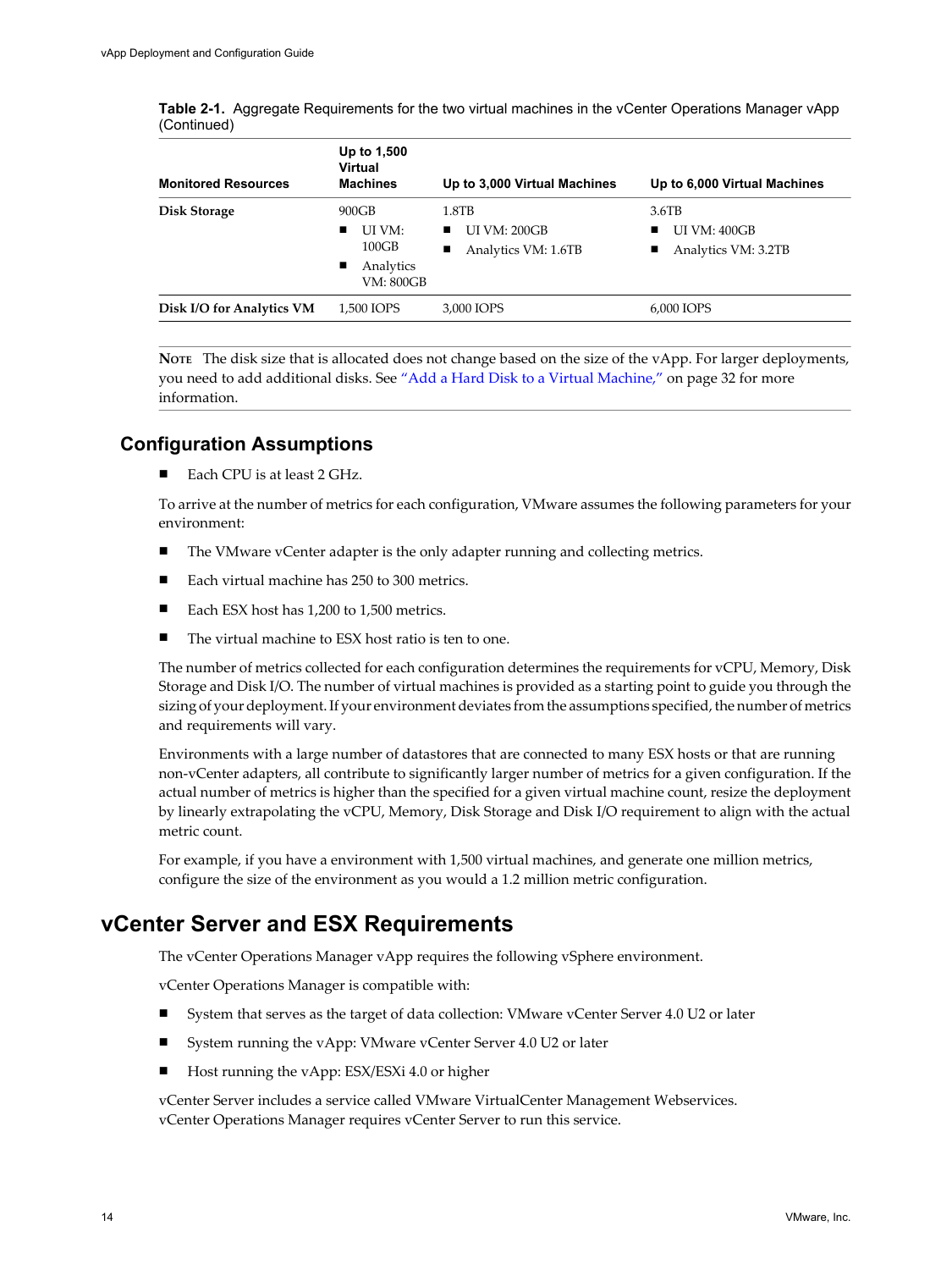## <span id="page-14-0"></span>**vCenter Operations Manager Supported Browsers**

The vCenter Operations Manager application supports the following browsers.

■ Internet Explorer 8.0 and 9.0

**NOTE** There are some limitations with the Dashboards feature in the Custom user interface if using Internet Explorer 8.

 $\blacksquare$  Mozilla Firefox 3.6 and above

If you use the vSphere Client to connect to the vCenter Operations Manager monitoring interface, verify that a supported Internet Explorer version is installed where the vSphere Client runs.

The minimum supported browser resolution is 1024 by 768 pixels.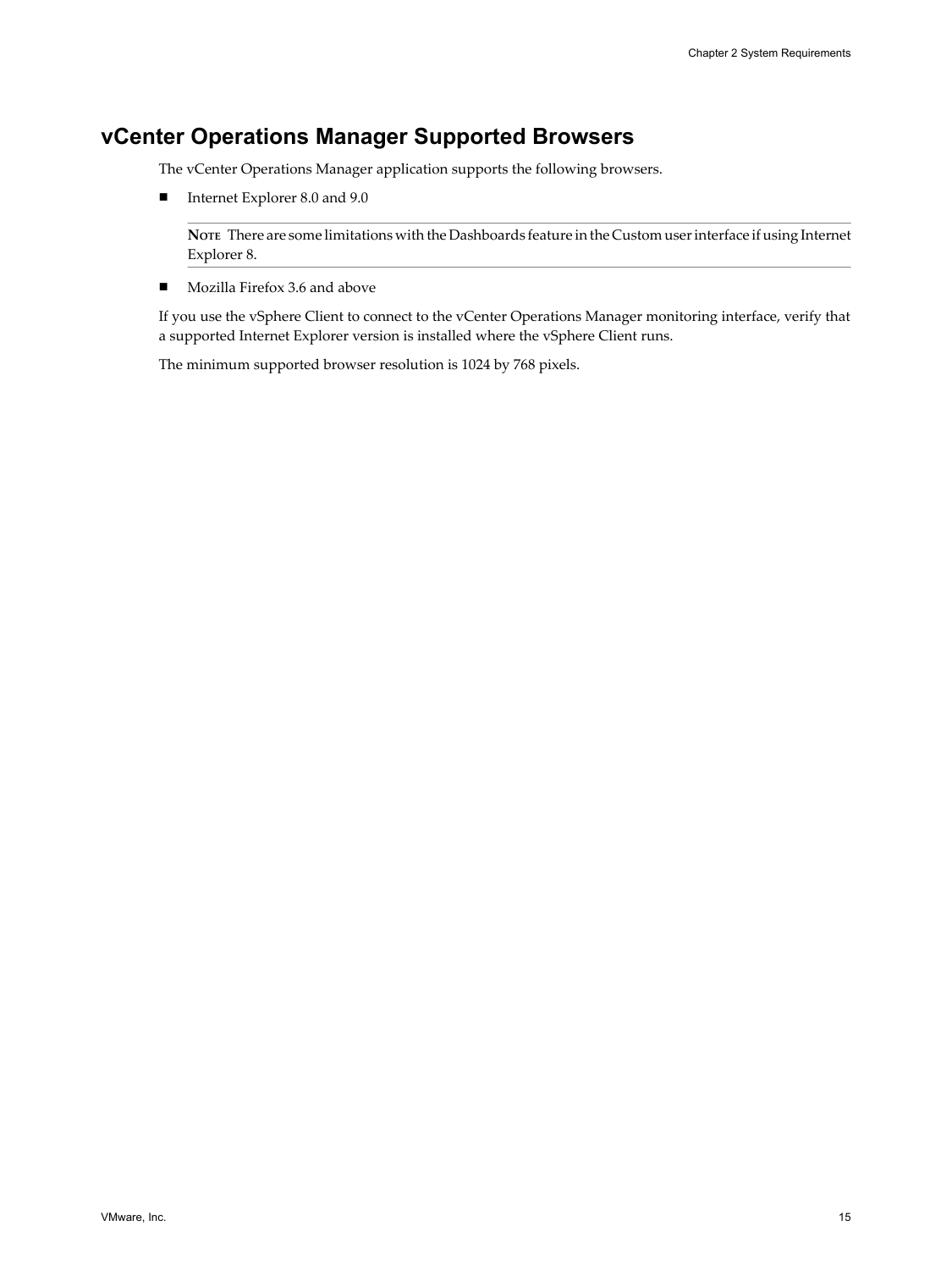vApp Deployment and Configuration Guide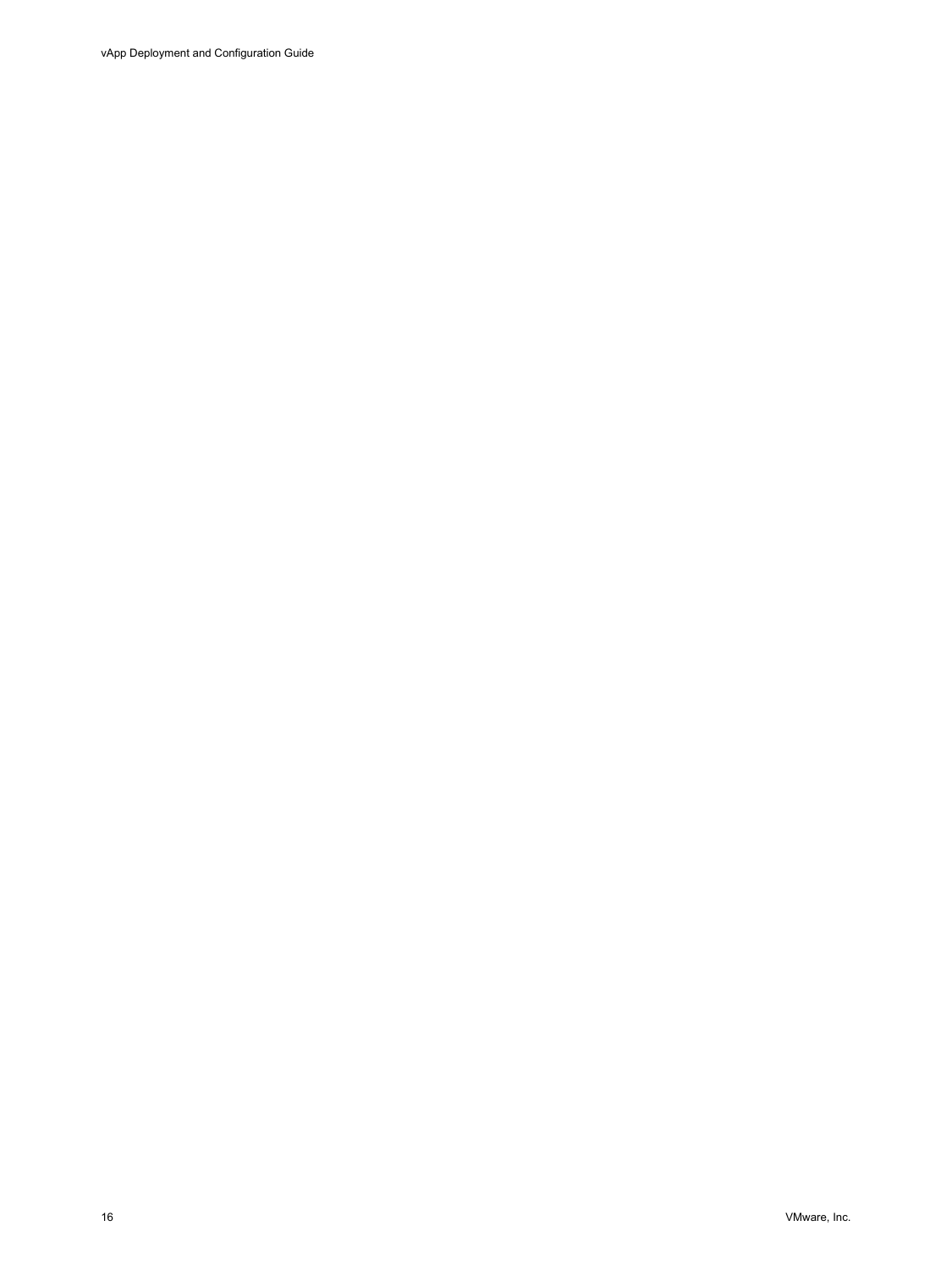## <span id="page-16-0"></span>**Installing vCenter Operations Manager 3**

The installation process for vCenter Operations Manager includes configuring network and clock settings, deploying and registering vCenter Operations Manager with a vCenter Server system, licensing the vCenter Operations Manager extension on the vCenter Server system, and granting user access.

This chapter includes the following topics:

- n "Configure Network Parameters for the vCenter Operations Manager vApp," on page 17
- ["Deploy the vCenter Operations Manager vApp," on page 18](#page-17-0)
- ["Set the ESX Host Time," on page 19](#page-18-0)
- n ["Define the vCenter Server System to Monitor," on page 20](#page-19-0)
- ["Assign the vCenter Operations Manager License," on page 21](#page-20-0)
- **n** ["Configure the SMTP and SNMP Settings for vCenter Operations Manager," on page 22](#page-21-0)
- n ["Configure the Default Sender in Email Notifications," on page 22](#page-21-0)
- ["Install a Custom SSL Certificate for vCenter Operations Manager," on page 23](#page-22-0)
- ["Grant Access to vCenter Operations," on page 24](#page-23-0)

## **Configure Network Parameters for the vCenter Operations Manager vApp**

Before you deploy the vCenter Operations Manager vApp, configure the network parameters to supply the information for the network. Use the vSphere Client to configure network parameters before you deploy the vApp and connect it to a network. Use the IP Pool configuration option to enter network parameters including the network base address, net mask, and the default gateway address. IP pools provide a network configuration that is assigned to a network used by a vApp. The vApp can then leverage vCenter Server to automatically provide an IP configuration to its virtual machines.

#### **Prerequisites**

- Identify the subnet and gateway information for the network that will be used for the virtual machine in the vApp.
- From a Windows virtual machine or system on the network, identify the DNS servers in your network with the ipconfig /all command and be prepared to use the name of one of those servers.
- Verify that you are connected to a vCenter Server system with the vSphere Client.

**NOTE** If you do not configure an IP pool, the vSphere Client reports network errors. Without IP Pool configuration, you will not be able to assign static IP addresses to the vApp.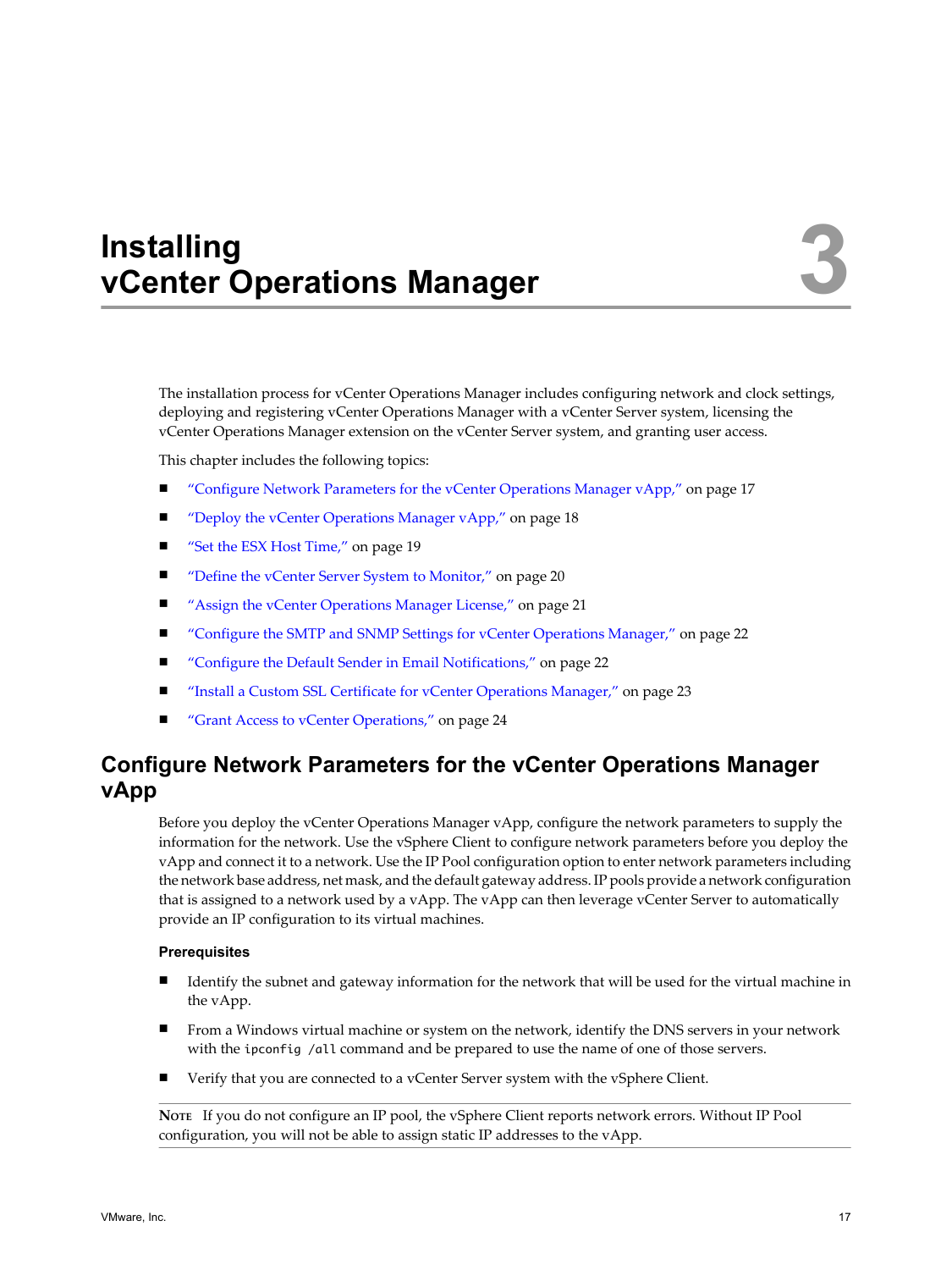#### <span id="page-17-0"></span>**Procedure**

- 1 In the vSphere Client inventory, select the target datacenter for the vCenter Operations Manager deployment process.
- 2 Select the **IP Pools** tab.
- 3 Click **Add** to add a new IP pool.
- 4 In the properties dialog box, select the **IPv4** tab.
- 5 Type an IP pool name that you can recognize during future testing of IP pools.
- 6 Enter the **IP Subnet** and **Gateway** in their respective fields.

Do not select the **Enable IP Pool** checkbox and do not specify a range of IP addresses. You specify the IP address for the virtual machines in the vApp using the vApp OVF Deployment Wizard.

- 7 Select the **DHCP** tab.
- 8 Select the **IPv4 DHCP Present** check box if a DHCP server is available on this network.
- 9 Select the **DNS** tab.
- 10 Enter the DNS server information.

Enter the DNS Domain name of the DNS servers in your network in the IPv4 DNS Servers text box.

11 In the **Associations** tab, select the network for the IP pool.

Use this network when you configure a virtual machine network in the vApp OVF Deployment Wizard.

12 Click **OK**.

The IP pool facilitates the future use of a static IP address during the vApp deployment process. A DHCP deployment can work without an IP pool but generates warnings in the vSphere Client interface. You can ignore the warnings.

#### **What to do next**

Deploy the vCenter Operations Manager vApp.

## **Deploy the vCenter Operations Manager vApp**

Download and deploy the vCenter Operations Manager vApp through the vSphere Client. VMware distributes the vApp as a .ova file.

#### **Prerequisites**

- Verify that you have permissions to deploy OVF templates to the inventory.
- Do not deploy vCenter Operations from an ESX host. Deploy only from vCenter Server.
- If the ESX host is part of a cluster, enable DRS in the cluster. If an ESX host belongs to a non-DRS cluster, all resource pool functionality is disabled.
- n Verify that the virtual machine network that you connect this vApp to has an IP pool and select that network during the .ova deployment.
- Download the vCenter Operations Manager . ova file to a location that is accessible to the vSphere Client.
- If you download the vApp and the file extension is .tar, change the file extension to .ova.
- Verify that you are connected to a vCenter Server system with the vSphere Client.
- Do not select the transient IP allocation scheme during the deployment wizard. vCenter Operations Manager supports only fixed and DHCP IP allocation.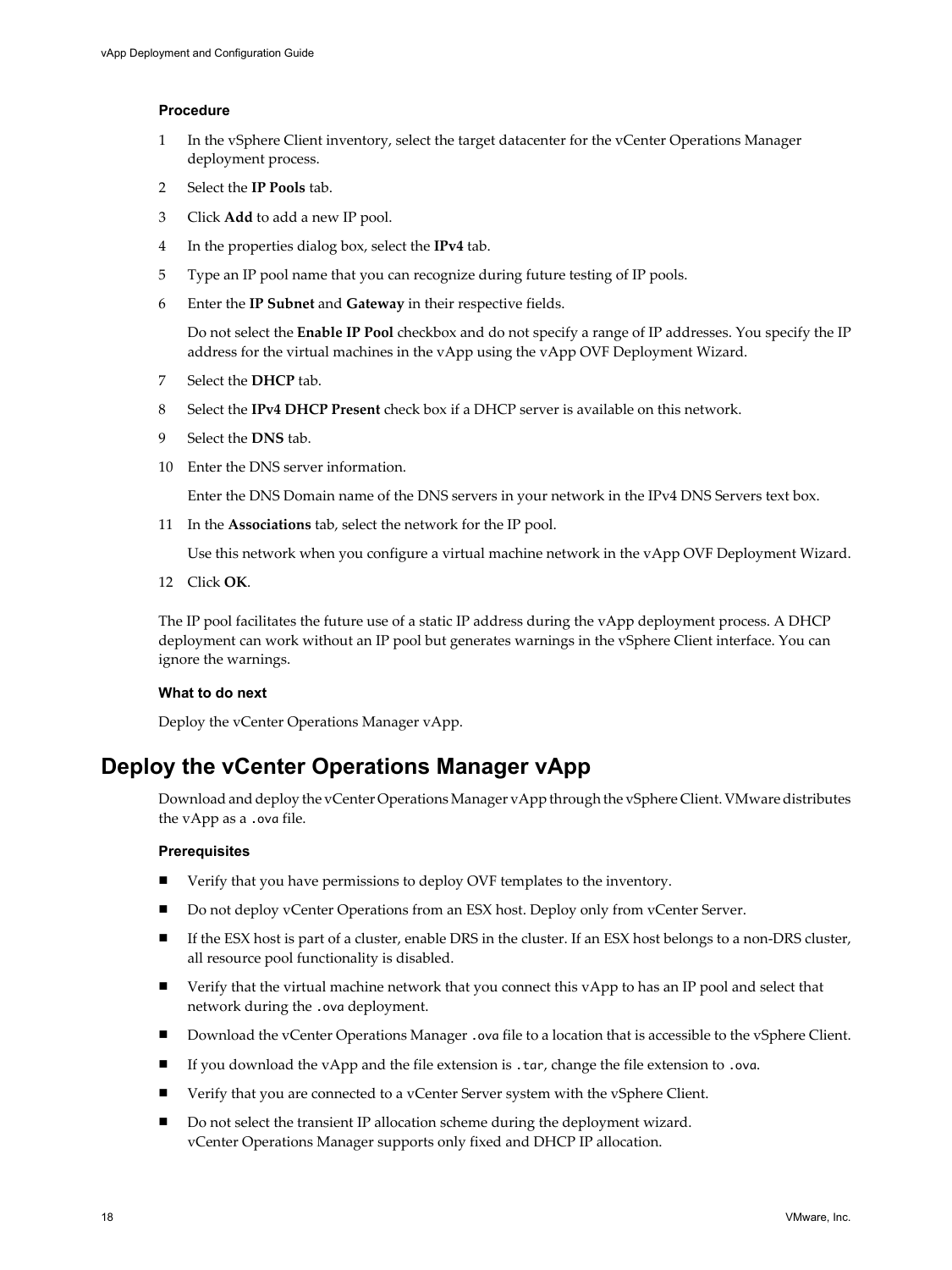#### <span id="page-18-0"></span>**Procedure**

- 1 In the vSphere Client, select **File > Deploy OVF Template**.
- 2 Follow the prompts in the Deploy OVF Template wizard.
- 3 Select a disk format.
	- Thick Provision Lazy Zeroed creates a virtual disk in a default thick format.
	- n **Thick Provision Eager Zeroed** creates a type of thick virtual disk that supports clustering features such as Fault Tolerance.
	- **Thin Provision** creates a disk in thin format. Use this format to save storage space.

**NOTE** Thick provisioned eager-zeroed format provides about a 10 percent performance improvement over the other two disk formats. VMware recommends that you select the thick provisioned eager-zero option when possible.

**NOTE** Snapshots can negatively affect the performance of a virtual machine and typically result in a 25-30 percent degradation for the vCenter Operations Manager workload. VMware recommends that you do not use Snapshots.

4 When you specify an IP allocation scheme, select Fixed or DHCP IP allocation and click **Next**.

Fixed IP allocation requires you to provide two IP addresses for the two virtual machines in the vApp.

DHCP allocation requires that you enabled DHCP in your IP pool.

5 Click **Finish** and wait for the deployment process to end.

**NOTE** Because of the size of the vCenter Operations Manager vApp, the deployment process can take significantly longer than deploying smaller virtual machines. It may appear that the deployment hangs when you wait for the deployment process to end. This is the expected behavior when deploying vCenter Operations Manager.

The vApp appears as a virtual machine in the inventory.

- 6 Power on the vCenter Operations Manager vApp.
- 7 Select the vCenter Operations Manager virtual machine and check its IP address on the **Summary** tab.

The vCenter Server inventory shows the vApp that contains two child objects named UI VM and Analytics VM.

#### **What to do next**

Set the ESX Host time.

## **Set the ESX Host Time**

Set the time of the ESX system that hosts the vCenter Operations Manager vApp. The vApp clock synchronizes with and depends on the ESX host clock.

vCenter Operations Manager depends on the accuracy of the ESX host clock.

#### **Prerequisites**

Deploy the vCenter Operations Manager vApp.

The time of the ESX host and the vCenter Server must be synchronized.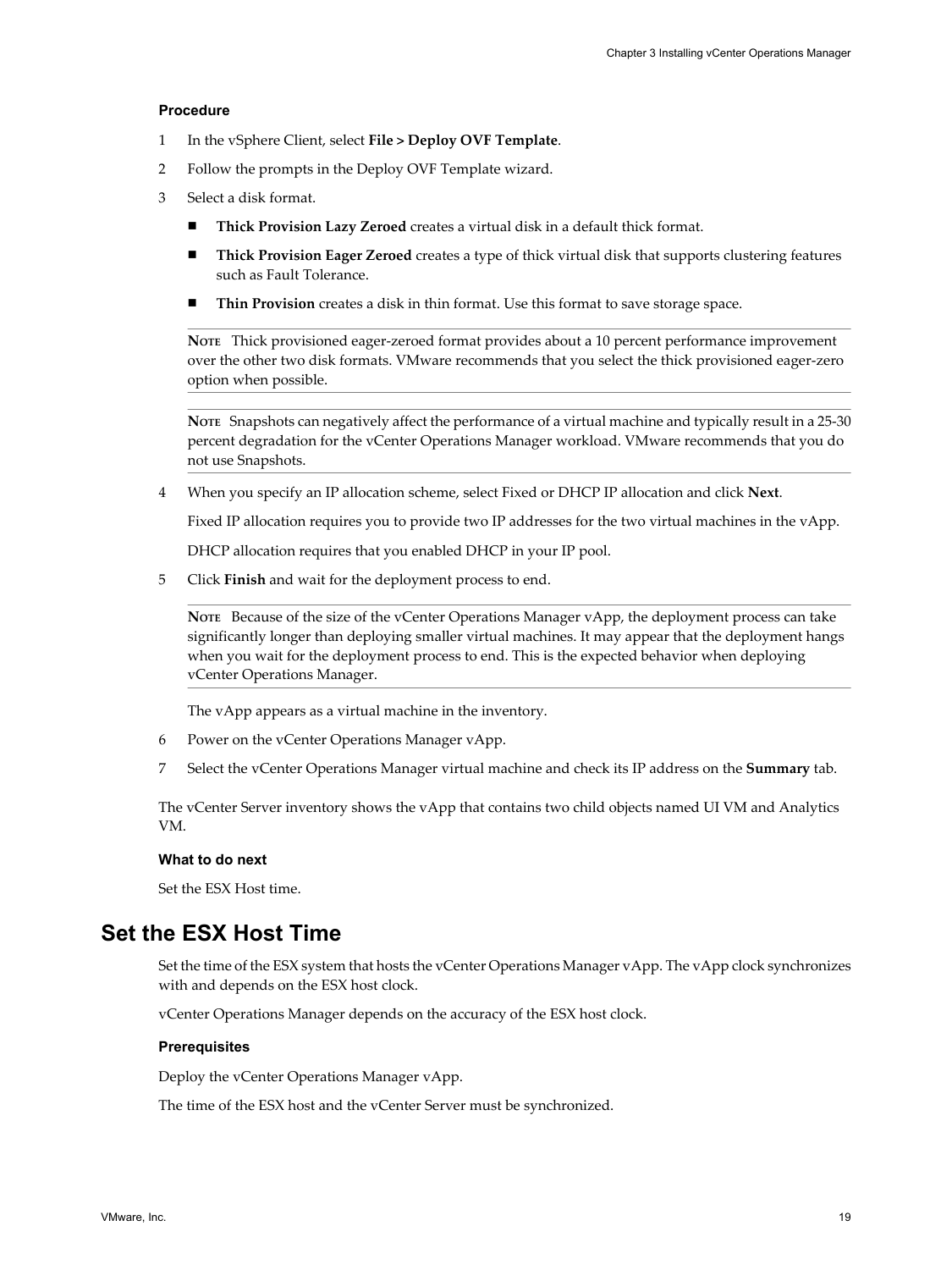#### <span id="page-19-0"></span>**Procedure**

- 1 In the vSphere Client, select the host in the inventory.
- 2 In the Software section of the **Configuration** tab, click **Time Configuration**.
- 3 Click **Properties** to adjust the time and click **OK**.

The vCenter Operations Manager vApp synchronizes time with the ESX host time.

#### **What to do next**

Define the vCenter Server system to monitor.

## **Define the vCenter Server System to Monitor**

Before you can use the vCenter Operations Manager vApp, you must define the vCenter Server system to monitor and collect data from.

#### **Prerequisites**

- Verify that the vCenter Operations Manager vApp is powered on.
- Set the time of the ESX host to ensure that the time settings of the vApp synchronizes with the time settings of the ESX host. For information about the host clock, see ["Set the ESX Host Time," on page 19](#page-18-0).
- Set the time of vCenter Server to ensure that the time settings of the vApp synchronizes with the time settings of vCenter Server.
- Synchronize the time of the vCenter Server system with a standard time source. For information about setting up the Windows Time service, see the Microsoft knowledge base article 307897 on the Microsoft Web site.
- **n** Verify that the vCenter Operations Manager main login page appears when you copy the vApp IP address from the **Summary** tab of the vSphere Client into a browser.
- VMware recommends that users should be Active Directory users.
- In non-linked multi-vCenter Server system configuration, users with the same username but different passwords in different domains will not be able to log in to vCenter Operations.
- n In linked vCenter Server system configuration, register each vCenter Server individually. If you register only one of the linked vCenter Server systems, no data displays for the other vCenter Server system.

#### **Procedure**

1 Log in to the vCenter Operations Manager main application with the default credentials of **admin** as the user name and **admin** as the password.

The URL format is https://<IP>/admin where <IP> is the IP address or fully qualified host name of the vApp.

This first-time login process opens the First Boot Wizard.

2 Update the administrator password that provides access to the Administration Portal and SSH access to the vApp.

The default administrator password is admin.

The password requires a minimum of eight characters that include at least one letter and one digit.

3 Update the root password for the operation system of the vApp.

The default root password is vmware.

The password requires a minimum of eight characters that include at least one letter and one digit.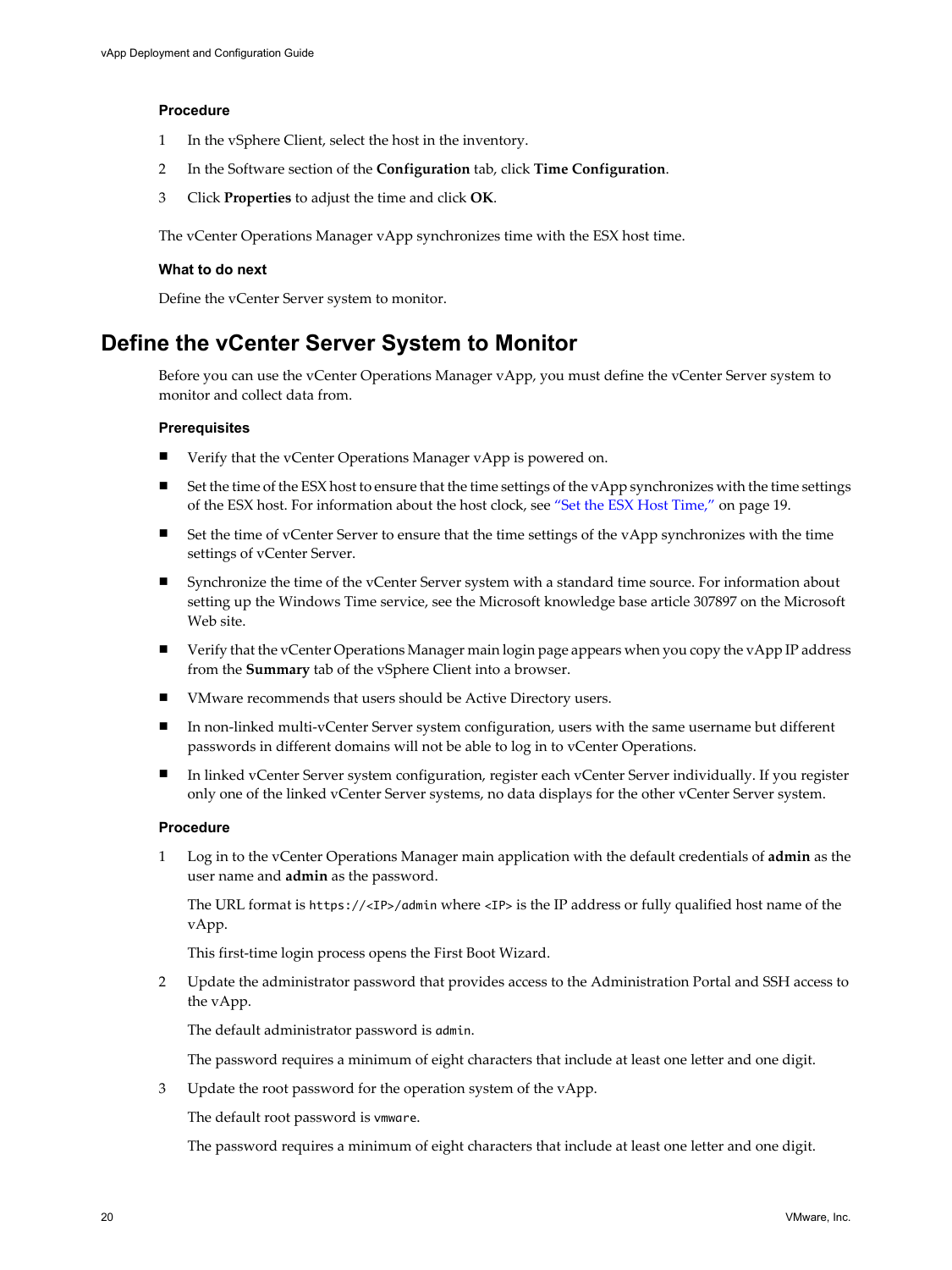<span id="page-20-0"></span>4 Type a name for the vCenter Server system.

This name is for your reference when you monitor the vCenter Server system and does not affect the object in the actual virtual infrastructure.

- 5 Type the IP address or fully qualified domain name of the vCenter Server system to monitor and from which to collect information.
- 6 Type the registration credentials for vCenter Operations Manager to use when connecting to the vCenter Server system.

The user you provide must have administrator privileges on the vCenter Server system.

7 (Optional) Type the collection credentials for vCenter Operations Manager to use when collecting data from vCenter Server objects.

You can use the same registration credentials that access all of the vCenter Server objects or limited credentials for a subset of the inventory.

8 (Optional) To check if vCenter Operations Manager can connect to the vCenter Server system, click **Test**.

A message appears with information on the test result.

9 If you have linked vCenter Server systems, select the appropriate members of the linked group to register with and provide a name for each system.

You can register vCenter Operations Manager with a subset of vCenter Server systems for scalability or inventory management purposes. Each vCenter Server must be registered individually.

10 Click **Save** to apply the changes.

The selected vCenter Server system appears in the **Registration** tab of the Administration Portal.

If you were already logged in to the vSphere Client when you registered vCenter Operations Manager, reconnect the vSphere Client to see the vCenter Operations Manager icon.

#### **What to do next**

Assign a license key for the vCenter Operations Manager vApp in the vSphere Client.

## **Assign the vCenter Operations Manager License**

Assign a license for vCenter Operations Manager. vCenter Operations Manager is registered as an extension to the vCenter Server system and appears as a license asset on the vSphere Client Licensing page.

#### **Prerequisites**

- Verify that you installed the vCenter Operations Manager vApp and registered it to the vCenter Server system to monitor.
- If you were already logged in to the vSphere Client when you defined the vCenter Server system to monitor, reconnect the vSphere Client.
- Review the general licensing requirements. For information about evaluation and full licensing, see ["vCenter Server and ESX Requirements," on page 14.](#page-13-0)

#### **Procedure**

- 1 Log in to the registered vCenter Server system.
- 2 In the vSphere Client, select **Home > Licensing**.
- 3 From the View by options, select **Asset**.
- 4 In the list of assets, right-click your vCenter Operations edition and select **Change License Key**.
- 5 In the Assign License window, select **Assign a new license key to this solution**.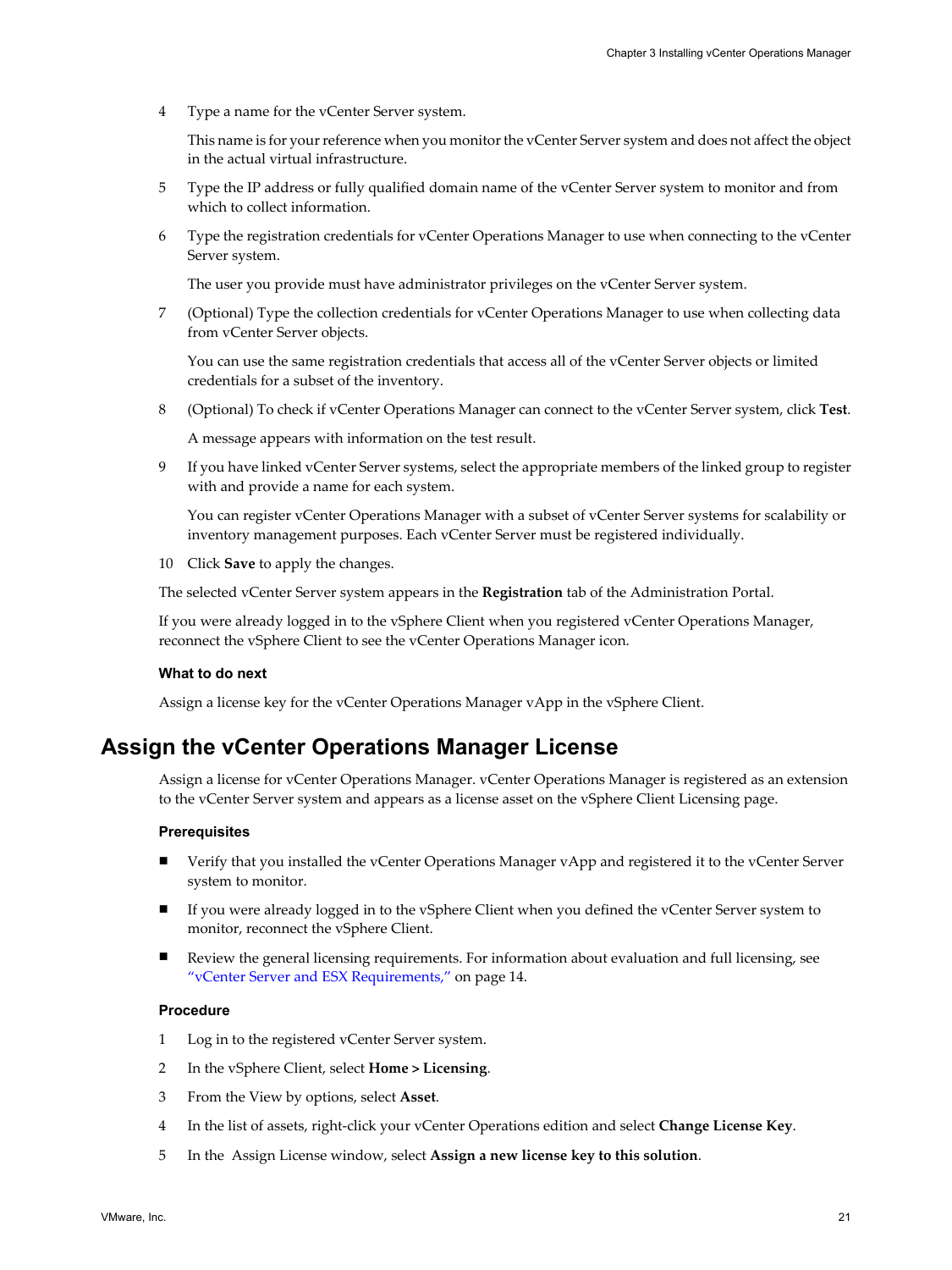- <span id="page-21-0"></span>6 Click **Enter Key**.
- 7 Type the new license key and click **OK**.

The license key appears in the Assign License window.

8 Click **OK** to assign the license key.

The vSphere Client assigns the new license key to vCenter Operations Manager.

#### **What to do next**

Configure the SMTP and SNMP settings for vCenter Operations Manager.

## **Configure the SMTP and SNMP Settings for vCenter Operations Manager**

Configure an optional SMTP server to activate email service for reports and for notification messages when a problem occurs.

Administrative alerts occur when vCenter Operations Manager detects a problem with one or more of its components and cannot collect data from the monitored objects.

#### **Prerequisites**

- Verify that the vCenter Operations Manager vApp is powered on.
- n Verify that you have administrator privileges to access the Administration portal and log in to the portal.

#### **Procedure**

- 1 On the **SMTP** tab, select the **Enable report email service** check box.
- 2 Type the SMTP server address and port number.
- 3 Type the name and email address to use when sending alerts or reports.
- 4 If the SMTP server uses an encrypted connection, select the **Server requires an encrypted connection** check box and select the encryption protocol.
- 5 If the email service needs to authenticate with the SMTP server when sending alerts, select the **Outgoing SMTP server requires authentication** check box and type the credentials.
- 6 Select the **Enable SNMP** check box and type the destination host, port, and community information.
- 7 Click **Update** to apply your settings.

vCenter Operations can send email notifications and scheduled reports.

#### **What to do next**

Install a custom SSL certificate for vCenter Operations Manager .

## **Configure the Default Sender in Email Notifications**

An email plug-in is installed with vCenter Operations Manager and is used for email notifications. The only option available for this plug-in is to use set default values for the sender field. You can set the default to use Fully Qualified Domain Names for email messages.

By default, the email plug-in uses the IP address of the Analytics VM for the sender field of the email notification. If you want to change the default, you can configure the plug-in to use an Fully Qualified Domain Name for the sender field.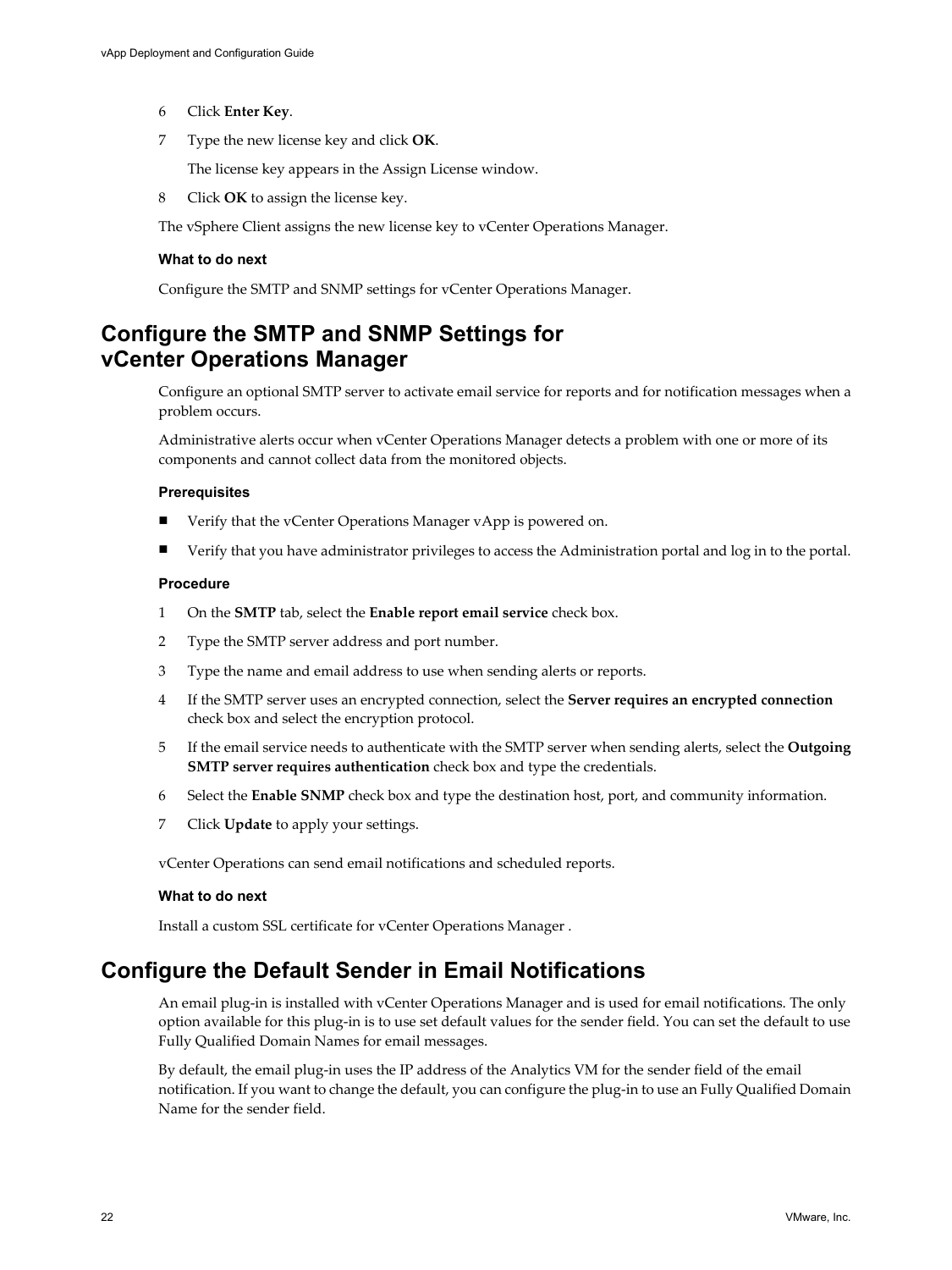#### <span id="page-22-0"></span>**Prerequisites**

Verify that you have administrator privileges to access the Analytics VM.

Verify that you have administrator privileges to access the Administration portal and log in to the portal.

#### **Procedure**

- 1 In the vSphere Client inventory, locate the Analytics VM and log in as admin.
- 2 Edit the /usr/lib/vmware-vcops/user/conf/email.properties file and add the following property: emailPlugin.alwaysResolveHostName=true

When the alwaysResolveHostName property is set to true, the email plug-in attempts to resolve the Fully Qualified Domain Name of the Analytics VM. If that fails, a default host name is used that is set by the Java mail API.

- 3 To override the Java mail API default host name if the Fully Qualified Domain Name fails to resolve, set the following additional property: emailPlugin.defaultHostName=<hostname\_to\_be\_used>
- 4 From the Administration Portal, select the SMTP tab and deselect the Enable SMTP check box.
- 5 Select the **Enable report email service** check box to enable the SMTP configuration.

vCenter Operations Manager can send email notifications with Fully Qualified Domain Names in the sender field.

## **Install a Custom SSL Certificate for vCenter Operations Manager**

vCenter Operations Manager installs a self-signed SSL certificate on the vApp. The self-signed certificate generates security warnings when you connect to the vCenter Operations Manager interface. If you do not want to use a self-signed security certificate, you can install a custom SSL certificate. This task is optional and does not affect the vCenter Operations Manager features.

#### **Prerequisites**

- Verify that the vCenter Operations Manager virtual appliance is powered on.
- Verify that you are logged in to the vCenter Operations Manager Administration page.

The URL format is https://*VM-IP*/admin/, where *VM-IP* is the IP address or fully qualified host name of the *UI VM* virtual machine that is part of the vCenter Operations Manager virtual appliance.

- Verify that your custom SSL certificate meets the following requirements.
	- The certificate file contains both a valid private key and a valid certificate chain.
	- The private key is generated by the RSA or the DSA algorithm.
	- The private key is not encrypted by a pass phrase.
	- If the certificate is signed by a chain of other certificates, all other certificates must be included in the certificate file that you plan to import
	- All the certificates and the private key that are included in the certificate file are must be PEM-encoded. vCenter Operations Manager does not support DER-encoded certificates and private keys.
	- n All the certificates and the private key that are included in the certificate file must be in the PEM format. vCenter Operations Manager does not support certificates in the PFX, PKCS12, PKCS7, or other formats.

#### **Procedure**

1 Click the **SSL Certificate** tab.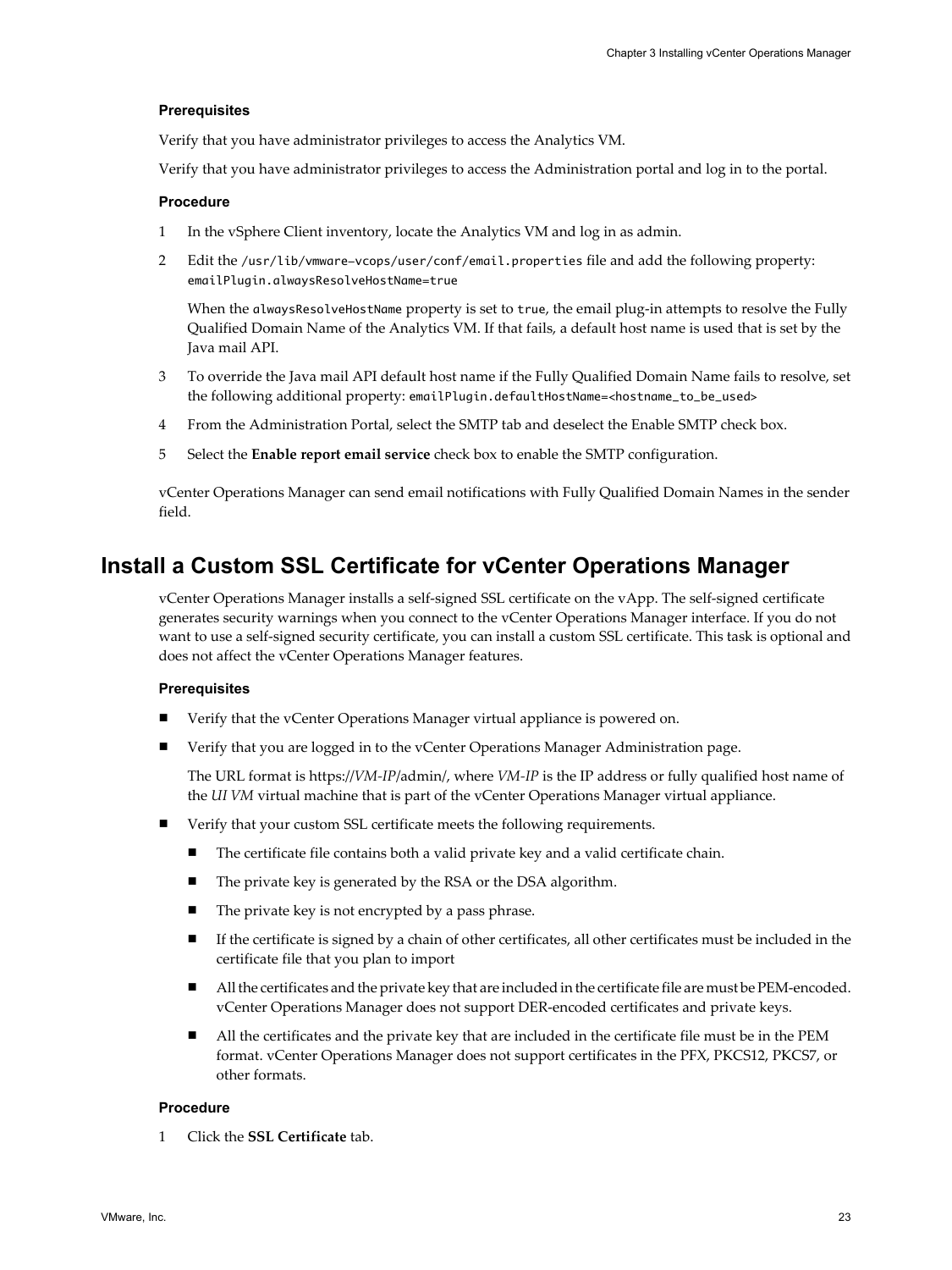<span id="page-23-0"></span>2 Click **Browse**, locate the certificate file, and click **Open** to load the file in the Certificate field.

The file extension of the certificate file that you want to import does not matter. However the certificate file must contain both a valid private key and a valid certificate chain.

- 3 Type the certificate password and alias name.
- 4 Click **Upload** to replace the default self-signed certificate on the vCenter Operations vApp.

The custom certificate replaces the default self-signed certificate that vCenter Operations Manager installed.

#### **What to do next**

Grant access to vCenter Operations Manager.

## **Grant Access to vCenter Operations**

Assign privileges in the vSphere Client to grant access to vCenter Operations Manager.

You can perform all operations in vCenter Operations Manager as a vCenter Server administrator or with the **vCenter Operations Admin** global privilege. You can access vCenter Operations Manager as an individual user without the ability to perform global operations with the **vCenter Operations user** global privilege.

#### **Prerequisites**

- n Register vCenter Operations Manager with a vCenter Server system. The registration process generates vCenter Operations Manager privileges under Global privileges in the vSphere Client.
- Restart the vSphere Client before you assign privileges.
- n Understand the process of creating and editing roles to assign privileges to in the vSphere Client. For more information about roles and privileges, see the VMware vSphere documentation.

#### **Procedure**

- 1 Restart the vSphere Client.
- 2 From the vSphere Client Home page, click **Roles**.
- 3 Add a vCenter Operations Manager privilege under Global privileges to a new or existing role.
	- Select the **vCenter Operations Admin** privilege to provide power user access to all operations at the individual or global level.
	- n Select the **vCenter Operations user** privilege to provide access to all of the operations and customization options in the main vCenter Operations interface that do not affect global settings or global thresholds.

**NOTE** With the **vCenter Operations User** global privilege, you can view the objects that you have read access to within vCenter Server.

- 4 In the inventory tree, right-click the root vCenter Server folder and select **Add Permission**.
- 5 Assign the new or existing role to the user who accesses vCenter Operations Manager.
- 6 From the Inventory tree, right-click the top level object and select **Add Permission**.
- 7 Assign the new or existing role to the user who accesses vCenter Operations Manager.

After a user gains privileges, the user can log in to the vSphere Client and access vCenter Operations Manager. The vCenter Operations Manager icon appears in the vSphere Client.

#### **What to do next**

Verify the vCenter Operations Manager installation.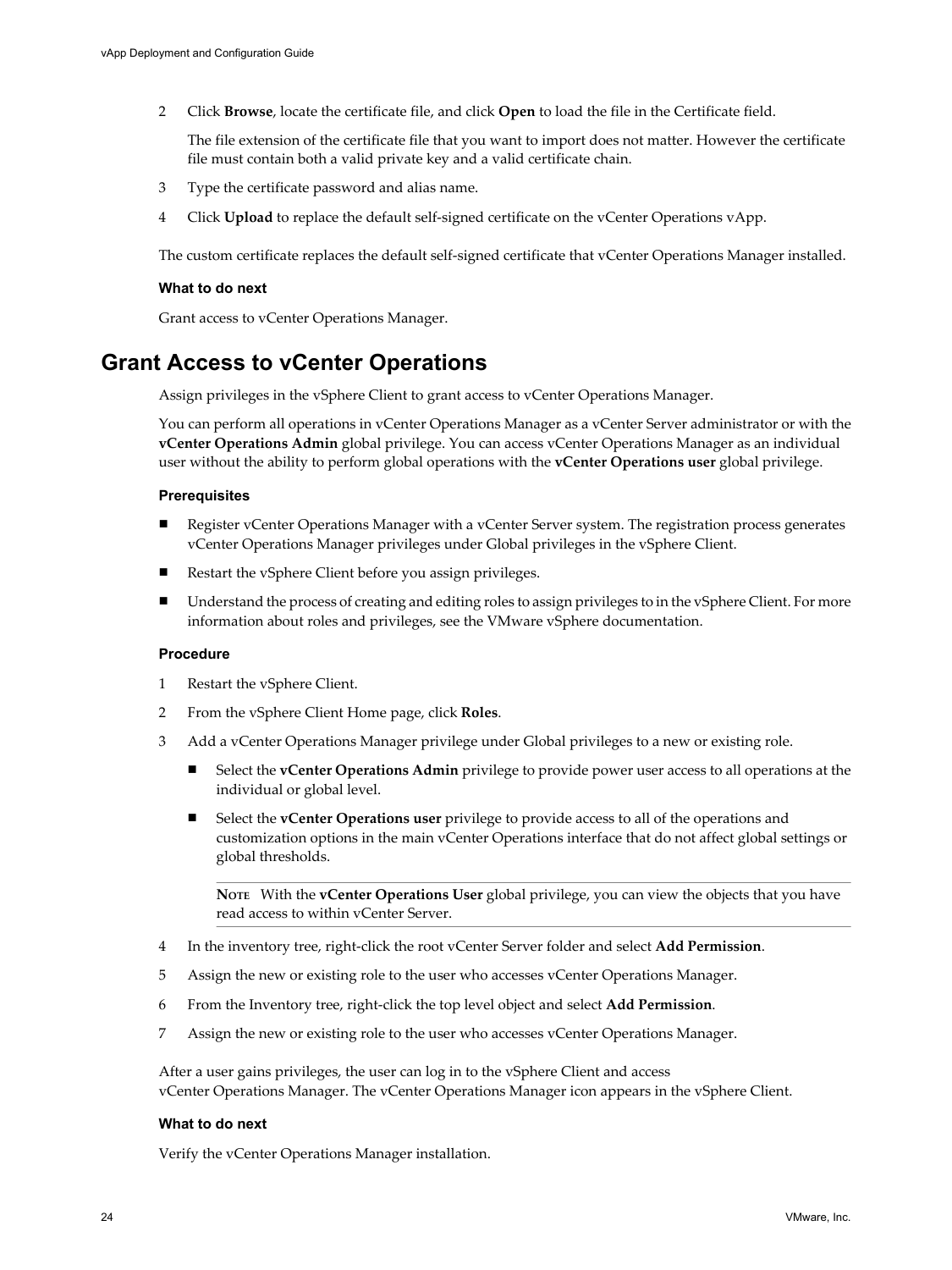## <span id="page-24-0"></span>**Verifying the vCenter Operations Manager Installation**<br>Installation<br>Installation

This chapter includes the following topics:

- n "Verifying the vCenter Operations Manager Installation from the vSphere Client," on page 25
- ["Verify the vCenter Operations Manager Installation from a Browser," on page 26](#page-25-0)

## **Verifying the vCenter Operations Manager Installation from the vSphere Client**

Verify that vCenter Operations Manager is installed so that you can start monitoring your virtual environment from the vSphere Client.

#### **Prerequisites**

- Complete the installation, licensing, and registration process for the vCenter Operations Manager vApp.
- n Verify that you have a supported browser on the machine where the vSphere Client runs. For information about browser requirements, see ["vCenter Server and ESX Requirements," on page 14.](#page-13-0)

#### **Procedure**

- 1 Log in to the vCenter Server system and locate the vCenter Operations Manager icon in the Solutions and Applications pane of the Home page.
- 2 Click the icon to open your edition of vCenter Operations Manager.

You can ignore the certificate warnings that might appear.

3 Look at the dashboard and verify that the inventory objects you expect to see appear.

If you set collection credentials during the registration process, you can see only the objects that the collection credentials provide read access to in the vSphere Client. If you have linked vCenter Server systems, you can see only the vCenter Server objects that are connected to that vSphere Client instance.

vCenter Operations Manager starts collecting data. As it becomes available, more information is displayed in vCenter Operations Manager. This process might take a few minutes. The availability of some metrics depends on the vCenter Server and ESX host versions.

**NOTE** Even if you do not have privileges to view certain inventory objects, the performance data for these objects is used when calculating metrics for higher inventory levels. For example, you might not have privileges to monitor an ESX host, but the data for its performance is calculated in the Datacenter performance metrics that you can view.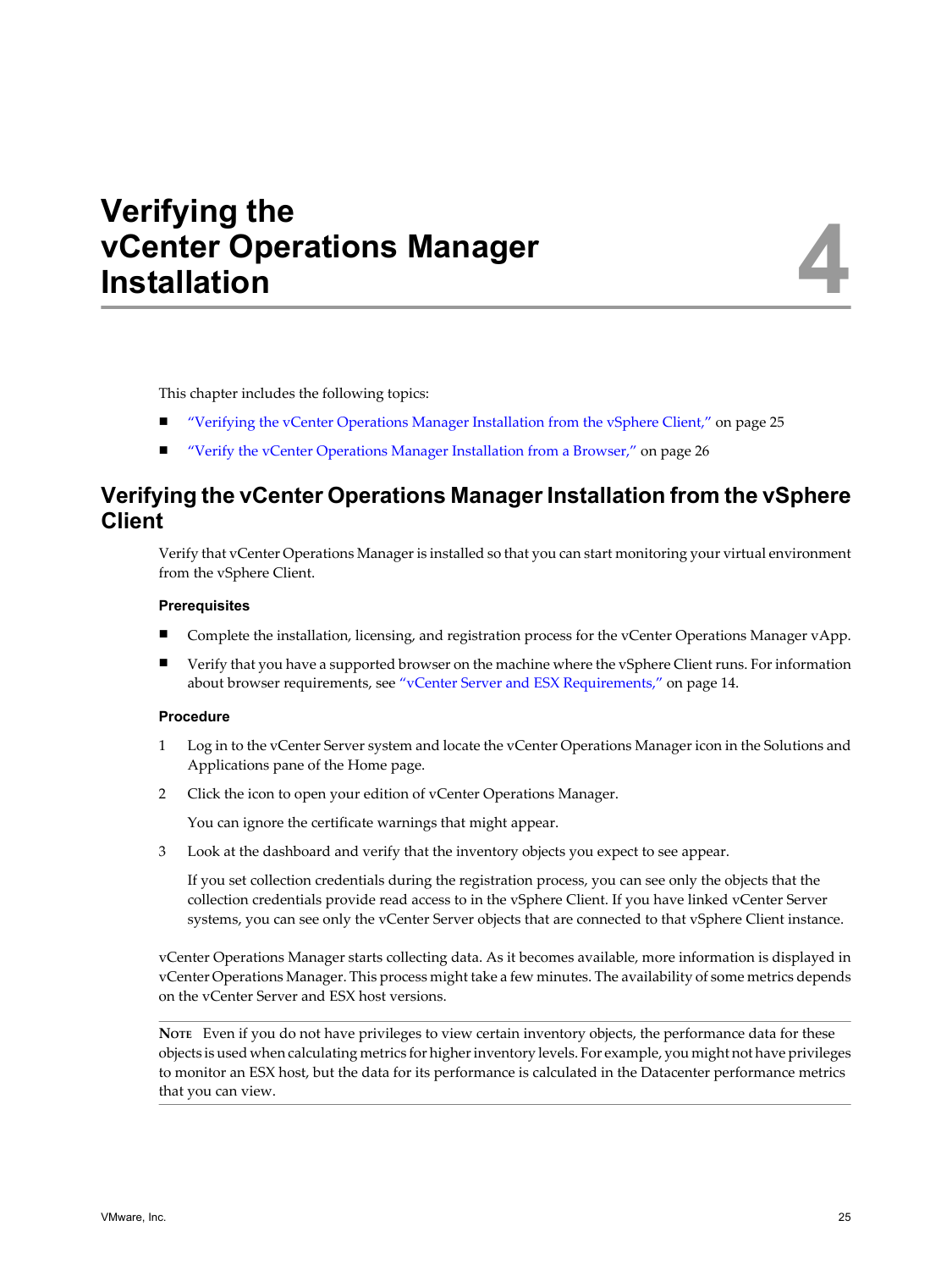## <span id="page-25-0"></span>**Verify the vCenter Operations Manager Installation from a Browser**

Verify that vCenter Operations Manager is installed so that you can start monitoring your virtual environment from a browser.

#### **Prerequisites**

- Complete the installation, licensing, and registration process for the vCenter Operations Manager vApp.
- Use a supported browser. For information about browser requirements, see ["vCenter Server and ESX](#page-13-0) [Requirements," on page 14](#page-13-0).

#### **Procedure**

- 1 Enter the vCenter Operations Manager URL in a supported browser. The URL format is https://<IP>/admin where <IP> is the IP address or fully qualified host name of the vApp.
- 2 Log in to the vCenter Operations Manager main application with the default credentials of **admin** as the user name and **admin** as the password.
- 3 Look at the dashboard and verify that the inventory objects you expect to see appear.

vCenter Operations Manager starts collecting data. As data becomes available, more information is displayed in vCenter Operations Manager. This process might take a few minutes. The availability of some metrics depends on the vCenter Server and ESX host versions.

**NOTE** Even if you do not have privileges to view certain inventory objects, the performance data for these objects is used when calculating metrics for higher inventory levels. For example, you might not have privileges to monitor an ESX host, but the data for its performance is calculated in the Datacenter performance metrics that you can view.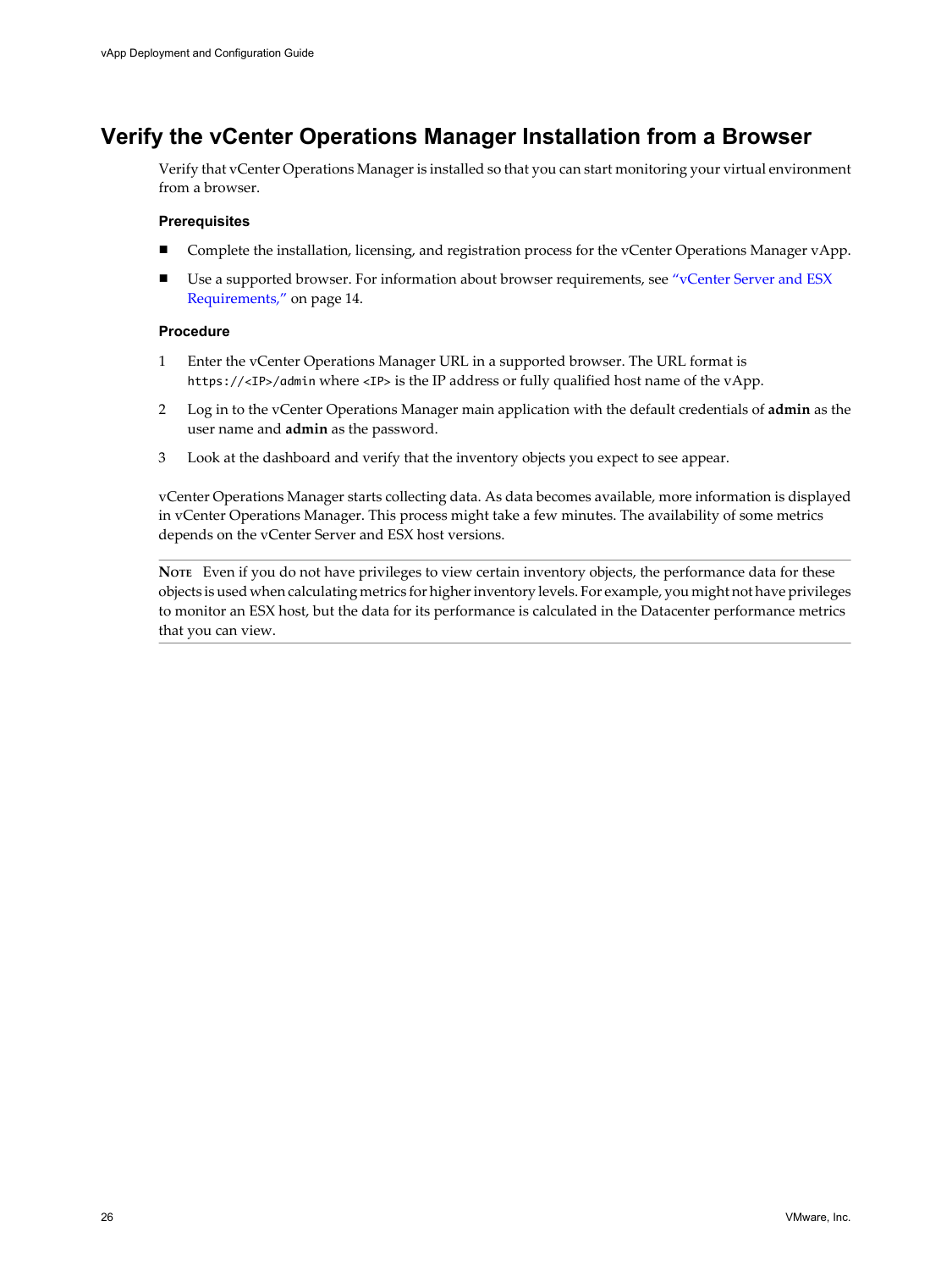## <span id="page-26-0"></span>**Installing a vCenter Operations Installing a vCenter Operations**<br>Manager Adapter

This chapter describes how to install and configure an adapter on the vCenter Operations Manager vApp.

## **Install an Adapter on a vApp**

Follow this procedure to install the Text File adapter if you have a vCenter Operations Manager Advanced vApp installation.

#### **Prerequisites**

- Obtain the PAK file for the adapter from VMware technical support.
- Read the documentation that is included with the PAK file. It might contain additional installation instructions.

#### **Procedure**

- 1 Save the PAK file in a temporary folder.
- 2 Log in to the Admin user interface as the admin user.

For example: **https://ipaddress/admin/**

- 3 On the **Update** tab, click **Browse** to locate the temporary folder and select the PAK file.
- 4 Click **Update** and click **OK** to confirm the update.

The Admin user interface uploads the PAK file. The upload might take several minutes.

- 5 Read and accept the EULA and click **OK**.
- 6 Click **OK** to confirm and start the update process.

The update might take several minutes. Status information appears on the **Update** tab when the update is finished.

7 Log in to the Custom user interface as an administrator.

For example: **https://ipaddress/vcops-custom/**

- 8 Select **Admin > Support**.
- 9 On the **Info** tab, click the **Describe** icon in the Adapters pane.

The **Describe** icon is located at the top right of the Adapters Info pane.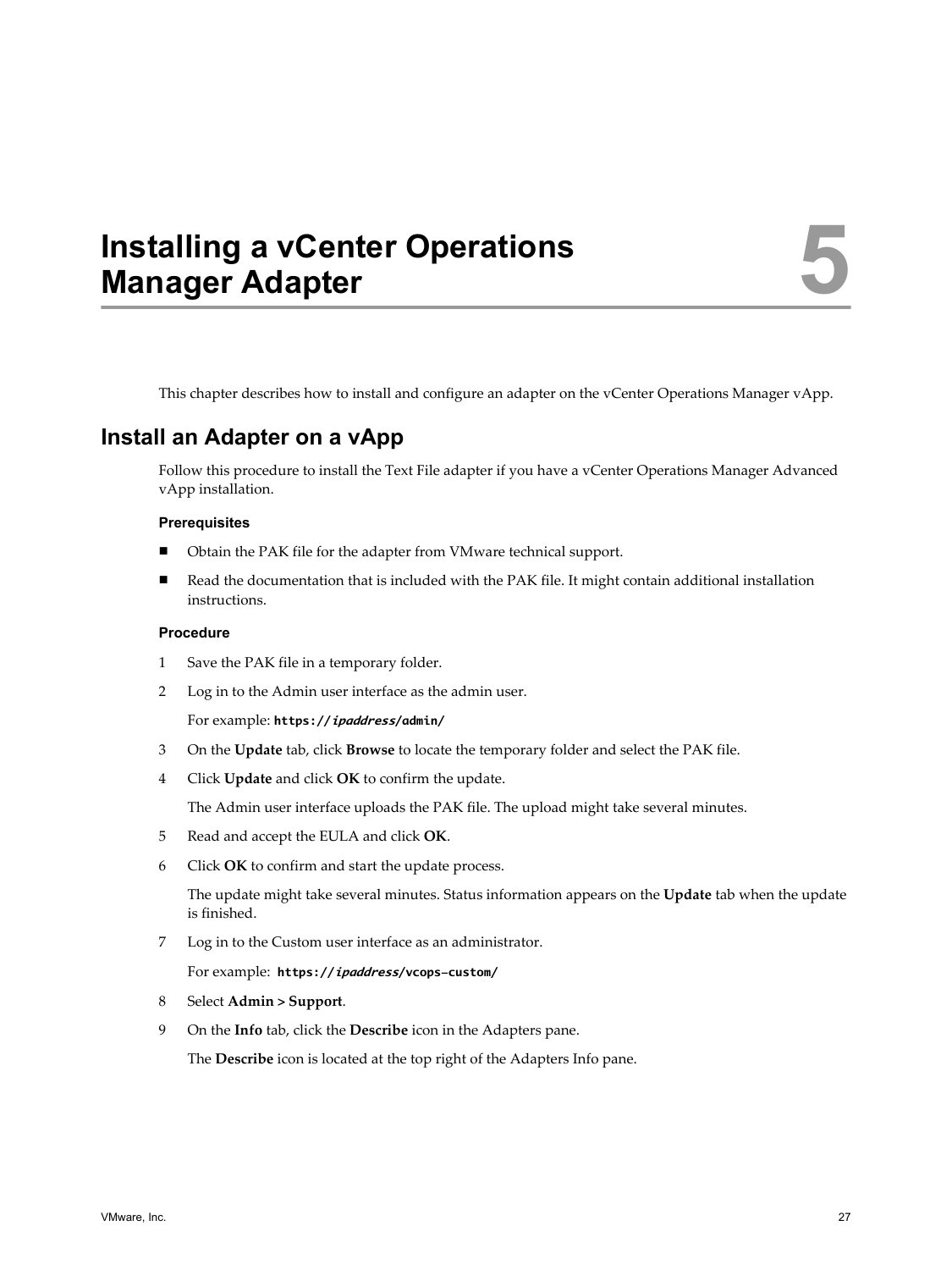10 Click **Yes** to start the describe process and click **OK**.

The Custom user interface finds the adapter files, gathers information about the abilities of the adapter, and updates the user interface with information about the adapter.

The describe process might take several minutes. When the describe process is finished, the adapter appears in the Adapters Info pane. The build number is in the Adapter Version column.

11 Verify that the build number in the Adapter Version column for the adapter matches the build number in the PAK file that you uploaded.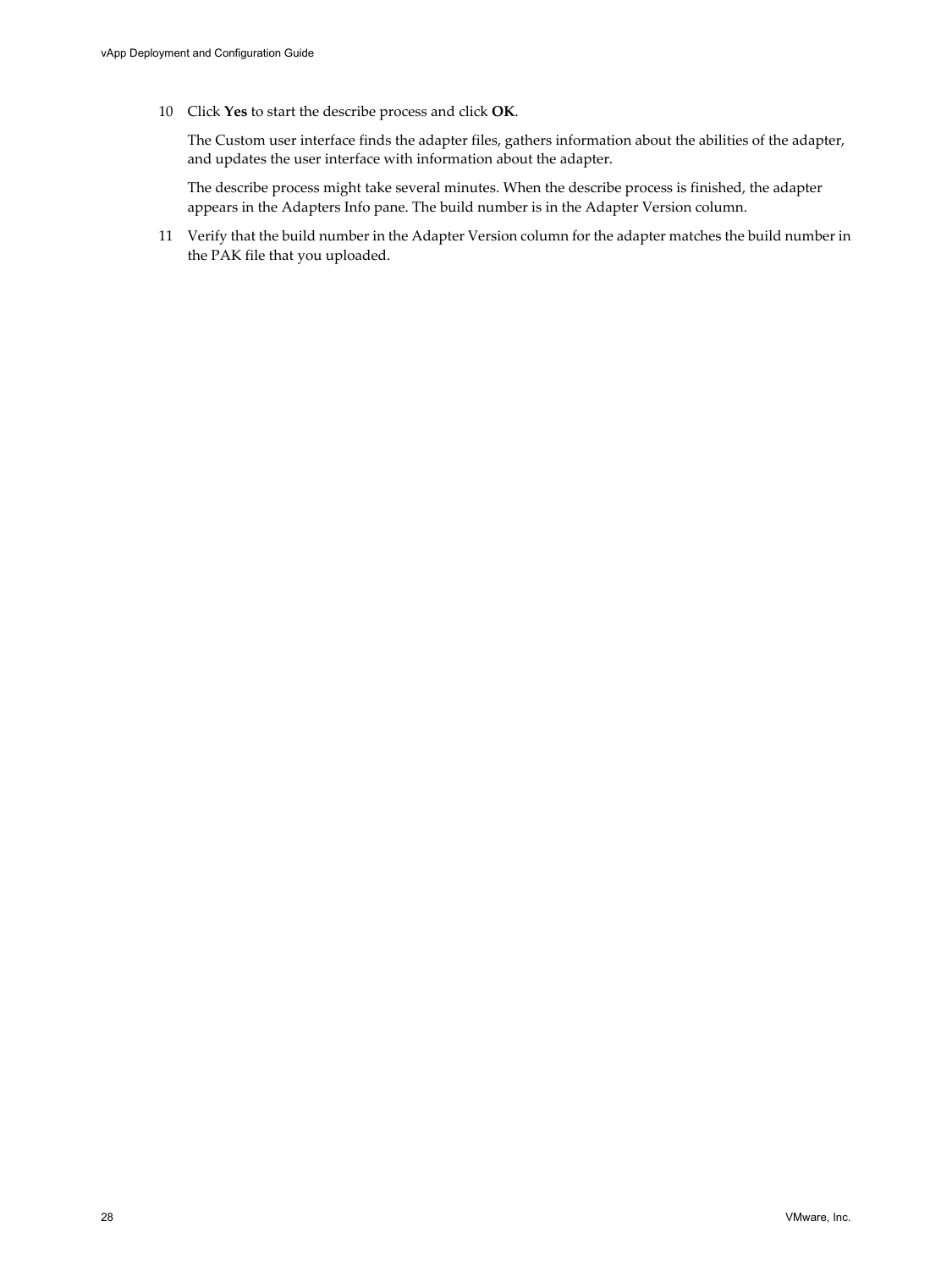## <span id="page-28-0"></span>**Managing the Infrastructure Navigator** Managing the Infrastructure Navigator<br>Adapter

The Infrastructure Navigator adapter is an embedded adapter for vCenter Operations Manager Advanced. The adapter retrieves application-related information from Infrastructure Navigator. Infrastructure Navigator is a virtual appliance that is deployed on a vCenter Server system.

This chapter includes the following topics:

- "Modifying Adapter Configuration Properties," on page 29
- ["Viewing System Log Files," on page 30](#page-29-0)
- **n** ["Infrastructure Navigator Adapter Classes," on page 30](#page-29-0)

## **Modifying Adapter Configuration Properties**

You can customize Infrastructure Navigator adapter operation by modifying properties in the vin.properties file.

| <b>Description</b><br><b>Property</b>                                                                                                                                   |                                                                                                                                                             | <b>Default</b>                                                    |  |  |
|-------------------------------------------------------------------------------------------------------------------------------------------------------------------------|-------------------------------------------------------------------------------------------------------------------------------------------------------------|-------------------------------------------------------------------|--|--|
| workerThreadCount<br>Number of threads for retrieving Infrastructure<br>Navigator documents from the vCenter Inventory<br>service. You can configure up to 100 threads. |                                                                                                                                                             | 10                                                                |  |  |
| docBuilderCount                                                                                                                                                         | Number of DocumentBuilder objects for parsing<br>Infrastructure Navigator data documents. You can<br>configure up to 100 objects.                           | 10                                                                |  |  |
| syncInterval                                                                                                                                                            | Time interval, in minutes, that the adapter<br>synchronizes its entire local cache with the<br>vCenter Operations Manager Advanced server.                  | 60                                                                |  |  |
| certCheckEnabled                                                                                                                                                        | Boolean value that determines whether the adapter<br>checks the<br>vCenter Operations Manager Advanced server<br>certificate.                               | true in a vApp installation<br>false in a Standalone installation |  |  |
| vin20Enabled                                                                                                                                                            | Boolean value that determines whether to retrieve<br>and process application-related information that is<br>available only in Infrastructure Navigator 2.0. | true                                                              |  |  |

**Table 6-1.** vin\_adapter.properties File Properties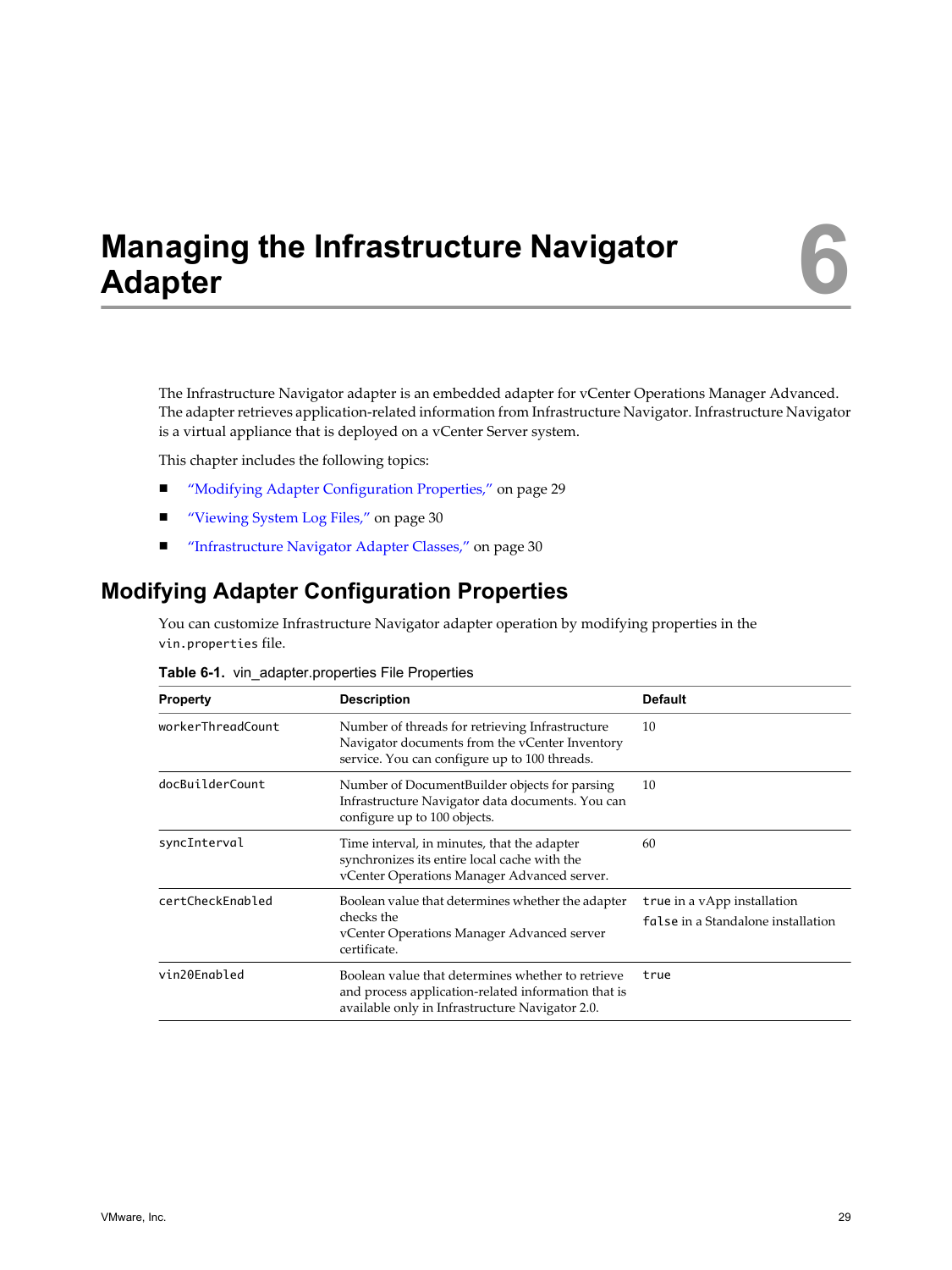## <span id="page-29-0"></span>**Viewing System Log Files**

You can view Infrastructure Navigator adapter errors in the adapter and collector log files. You can view log files in the Custom user interface or in an external log viewer.

Infrastructure Navigator adapter log files are in the /data/vcops/log/adapters/VinAdapter folder and collector log files are in the /data/vcops/log folder on the Analytics virtual machine.

The logging level is set to ERROR by default. To troubleshoot issues, set the logging level to INFO. To view detailed messages, including micro steps, queries, and returned results, set the logging level to DEBUG.

**NOTE** If you set the logging level to DEBUG, log files can become large very quickly. Set the logging level to DEBUG only for short periods of time.

For information about viewing log files and modifying logging levels, see the online help.

## **Infrastructure Navigator Adapter Classes**

com.integrien.adapter3.vin.VinAdapter is the adapter entry class for the Infrastructure Navigator adapter. It extends the AdapterBase base class and overrides several base class functions.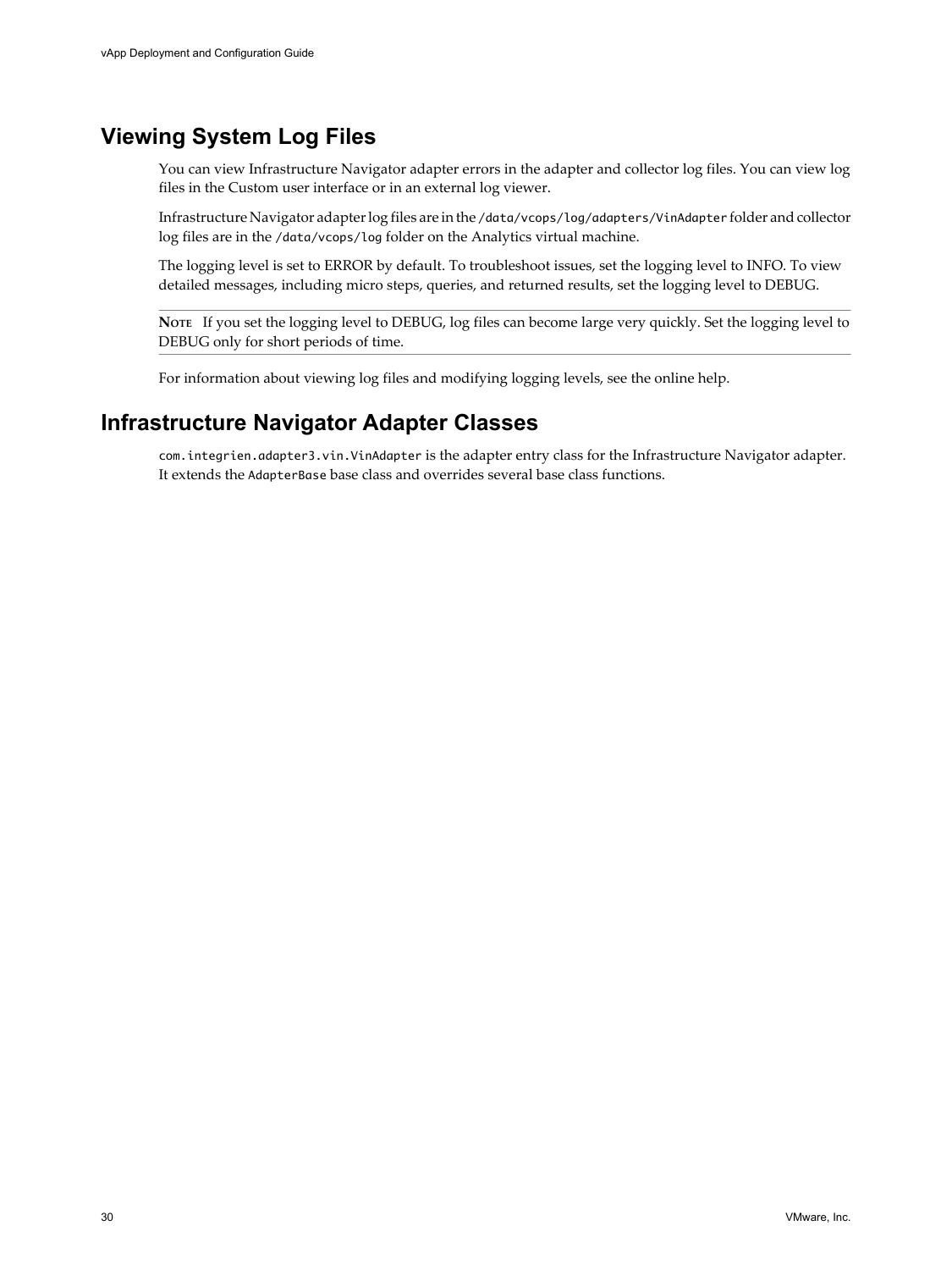## <span id="page-30-0"></span>**Updating vCenter Operations Manager 7**

vCenter Operations Manager provides an upgrade path for the vApp.

This chapter includes the following topics:

- "Updating Virtual Appliance Software to the vCenter Operations Manager vApp," on page 31
- "Upgrade Paths for vCenter Operations Manager," on page 31
- n "Upgrade Requirements," on page 31
- ["Add a Hard Disk to a Virtual Machine," on page 32](#page-31-0)
- $\blacksquare$  ["Upgrade the vApp," on page 33](#page-32-0)

## **Updating Virtual Appliance Software to the vCenter Operations Manager vApp**

The upgrade process for the vCenter Operations Manager vApp involves a data migration in which the source virtual appliance can continue to run after the upgrade process.

## **Upgrade Paths for vCenter Operations Manager**

The VMware vCenter Operations Manager vApp supports upgrade paths from VMware vCenter Operations versions 5.0 and above.

The vCenter Operations Manager vApp supports the upgrade of vCenter Operations Manager 5.0, 5.0.1, 5.0.2, and 5.0.3 to vCenter Operations Manager 5.6.

## **Upgrade Requirements**

The following sections describe the upgrade requirements for vCenter Operations Manager.

### **vApp Disk Space Requirements for Upgrades**

For an upgrade to vCenter Operations Manager 5.6, the following amount of disk space configurations for UI VM and Analytics VM is required.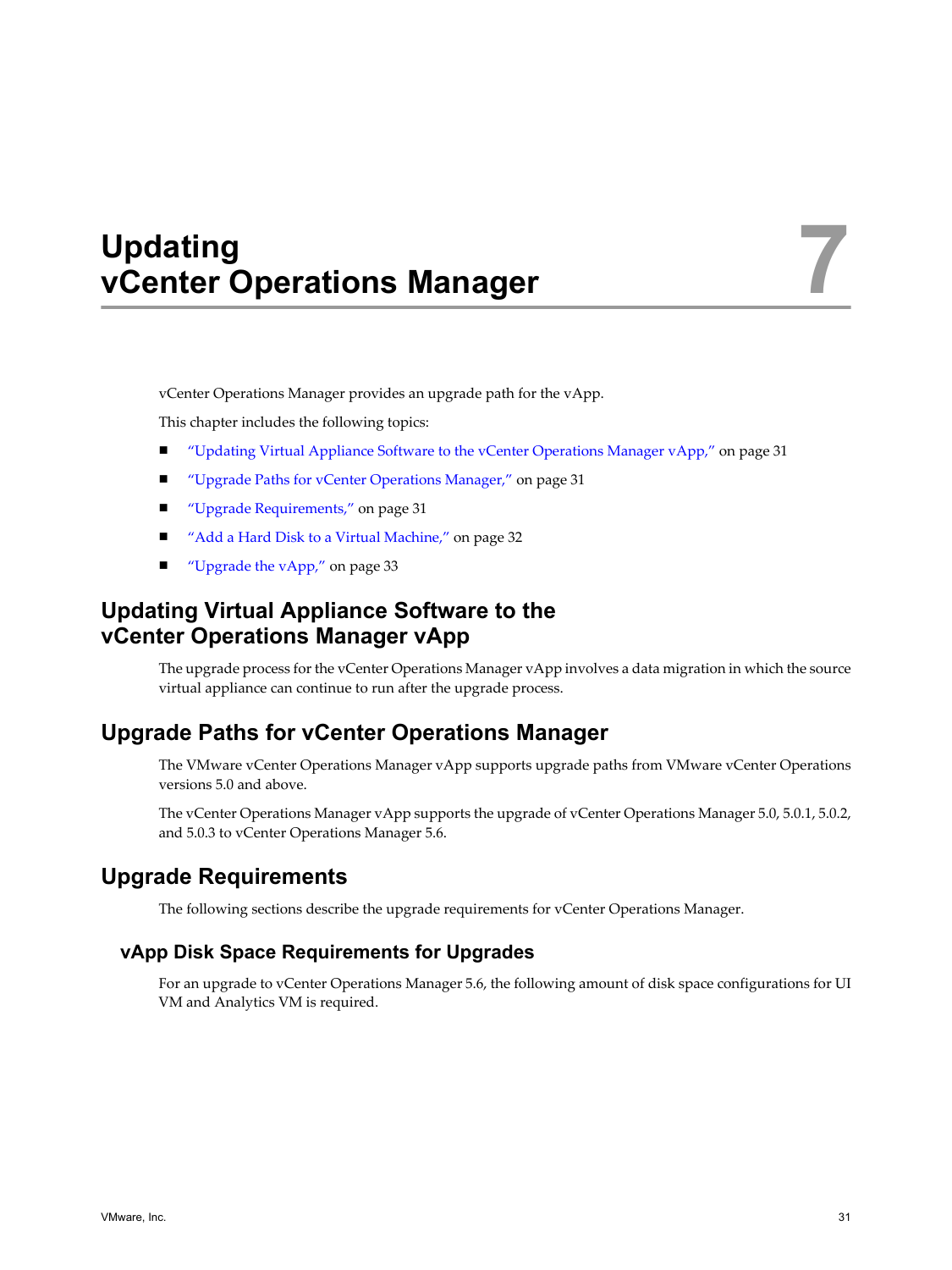| <b>Resource</b> | <b>Minimum Requirement</b>       |  |
|-----------------|----------------------------------|--|
| UI VM           | Disk 1: 4GB<br>Data Disks: 250GB |  |
| Analytics VM    | Disk 1:4GB<br>Data Disks: 120GB  |  |

<span id="page-31-0"></span>

|  | <b>Table 7-1.</b> Disk Space Requirements for Upgrading to vCenter Operations Manager 5.6 |  |  |
|--|-------------------------------------------------------------------------------------------|--|--|
|  |                                                                                           |  |  |

## **Add a Hard Disk to a Virtual Machine**

You may need to add virtual disks to the UI VM and Analytics VM to support disk size requirements. Use the vSphere Client to add a hard disk to a virtual machine.

For each virtual machine in the vApp that needs more disk space, add a new hard disk to the virtual machine. You can add multiple disks as vCenter Operations Manager will mount and format all of them into the same logical disk where vCenter Operations Manager data is stored.

#### **Prerequisites**

- n Verify that you have read the system requirements for vCenter Operations Manager upgrades. See ["vCenter Server and ESX Requirements," on page 14](#page-13-0) for details.
- Verify that the vCenter Operations Manager vApp is powered off.

#### **Procedure**

- 1 In the vSphere Client inventory, right-click the virtual machine and select **Edit Settings**.
- 2 Click the **Hardware** tab and click **Add**.
- 3 Select **Hard Disk** and click **Next**.
- 4 Select **Create a new virtual disk** and click **Next**.
	- a Type the disk capacity.
	- b Select a disk format.
		- Thick Provision Lazy Zeroed creates a virtual disk in a default thick format.
		- **n Thick Provision Eager Zeroed** creates a type of thick virtual disk that supports clustering features such as Fault Tolerance.
		- Thin Provision creates a disk in thin format. Use this format to save storage space.

**NOTE** Thick provisioned eager-zeroed format provides about a 10 percent performance improvement over the other two disk formats. VMware recommends that you select the thick provisioned eagerzero option when possible.

**NOTE** Snapshots can negatively affect the performance of a virtual machine and typically result in a 25-30 percent degradation for the vCenter Operations Manager workload. VMware recommends that you do not use Snapshots.

- c If you specify a datastore, browse for the datastore location, and click **Next**.
- 5 Accept the default virtual device node.
- 6 Click **Next**.
- 7 Review the information and click **Finish.**
- 8 Click **OK** to save your changes and close the dialog box.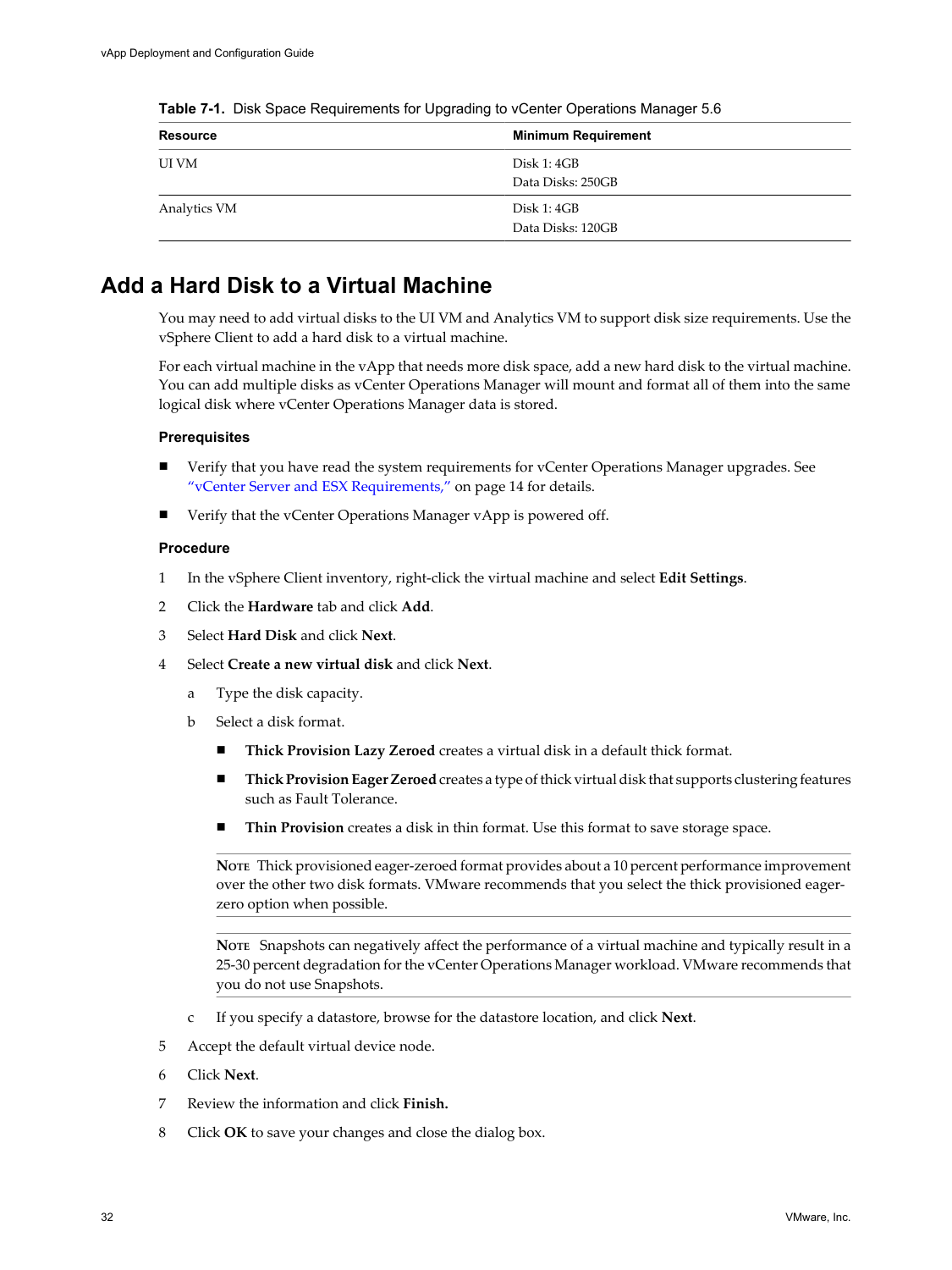#### <span id="page-32-0"></span>**What to do next**

After you finishing adding new disks for the UI VM and Analytics VM, power on the vApp. The virtual machine discovers the new disk and adds it to the data volume.

## **Upgrade the vApp**

This procedure is applicable when updating to the vCenter Operations Manager 5.6 vApp from the following product versions: vCenter Operations Manager 5.0, 5.0.1, 5.0.2, and 5.0.3.

#### **Prerequisites**

n Check the vCenter Operations Manager Release Notes for the latest information about upgrading vCenter Operations Manager and supported versions for the upgrade process.

#### **Procedure**

- 1 Save the .pak file of the latest vCenter Operations Manager build to your local storage.
- 2 Log in to the Administration portal using the admin user credentials.
- 3 On the **Update**tab, click **Browse** and select the .pak file that you saved to local disk.
- 4 Click **Update.**
- 5 Accept the EULA by selecting the check box and click **OK**.
- 6 Accept and confirm the update.
- 7 Log in to the Administration portal and verify that the **Status** tab indicates successful upgrade.

You might need to refresh the browser to view the updated product version and build number.

8 Log in to the vSphere Client or the custom UI to verify that the vCenter Operations Manager interface is displayed properly.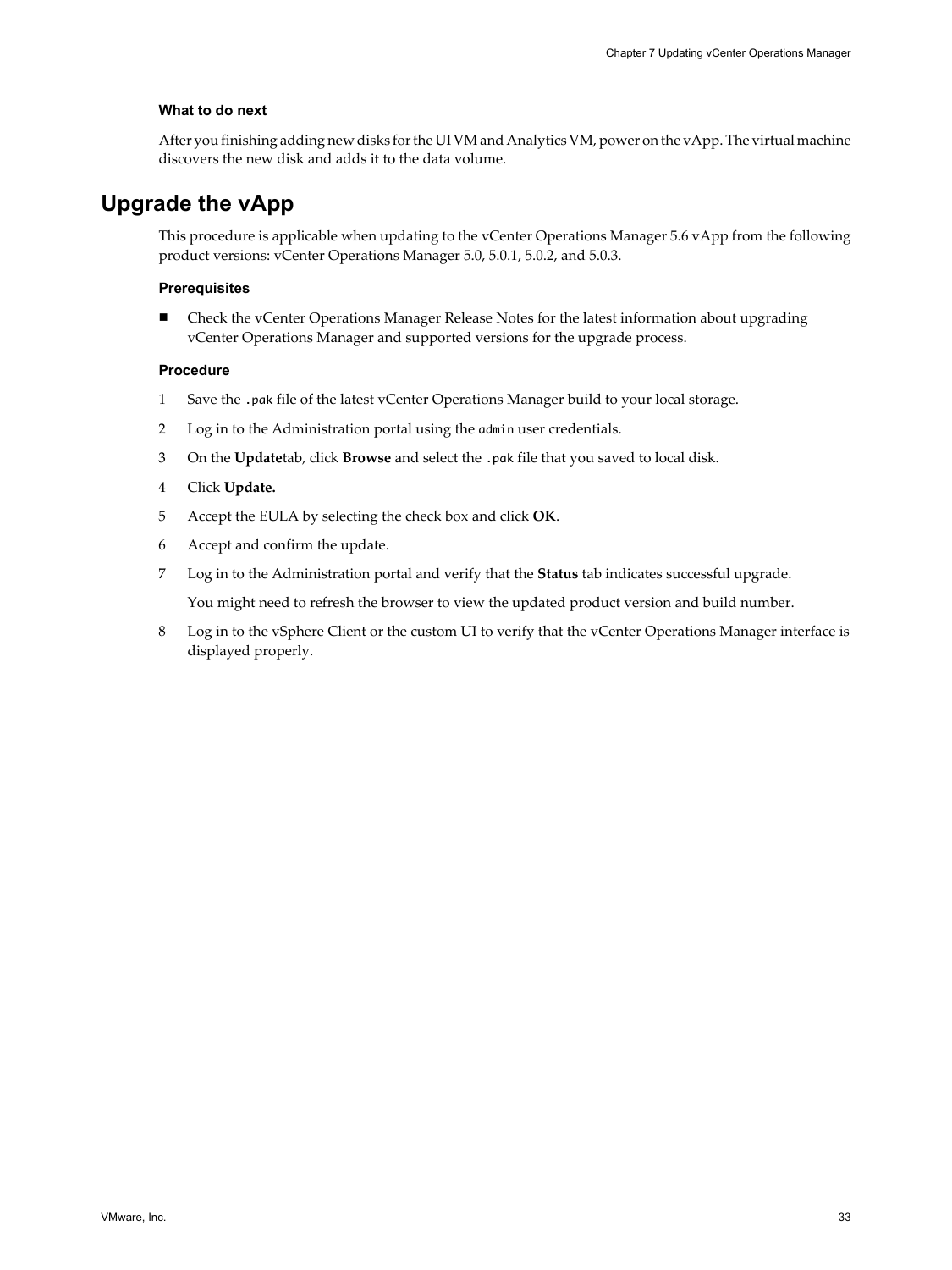vApp Deployment and Configuration Guide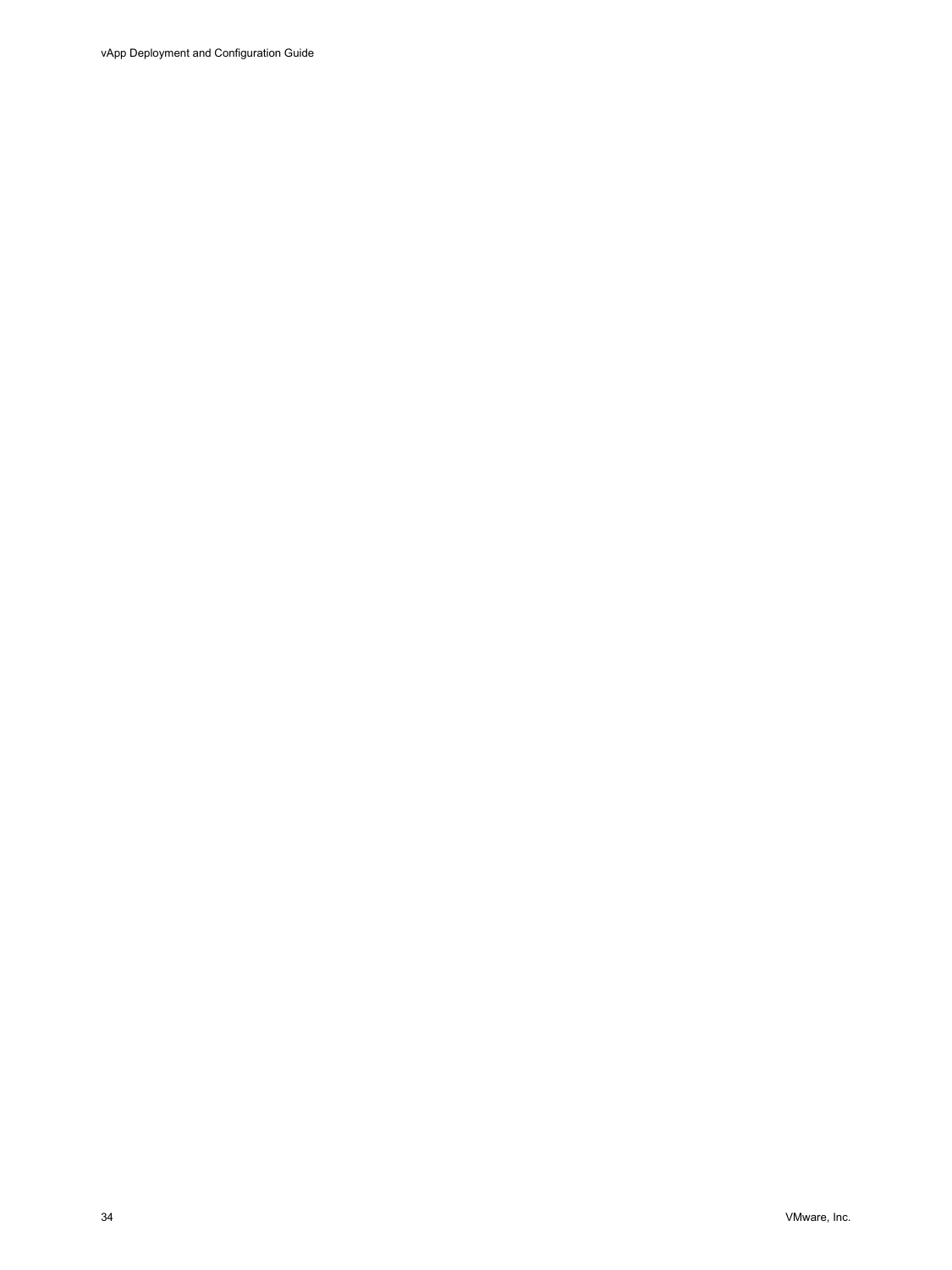## <span id="page-34-0"></span>**Managing vCenter Operations Manager 8**

The vCenter Operations Manager Administration portal provides a user interface for vCenter Operations Manager maintenance and management tasks.

Except for the initial settings that you must apply, all configurations on the Administration portal are optional and allow you to adapt the operation of vCenter Operations Manager to your environment and preferences.

This chapter includes the following topics:

- "Change the Password of the Root User," on page 35
- "Change the Password of the Administrator User," on page 35
- ["Create and Download a Support Bundle," on page 36](#page-35-0)

## **Change the Password of the Root User**

You can modify the password of the root user to keep the vCenter Operations Manager virtual appliance secure.

#### **Prerequisites**

- Verify that the vCenter Operations Manager virtual appliance is powered on.
- **n** Verify that you are logged in to the vCenter Operations Manager Administration page.

The URL format is https://*VM-IP*/admin/, where *VM-IP* is the IP address or fully qualified host name of the *UI VM* virtual machine that is part of the vCenter Operations Manager virtual appliance.

#### **Procedure**

- 1 Click the **Account** tab.
- 2 Type the current password for the root user name.
- 3 Type the new password in the **New password** text box and in the **Re-enter password** text box.

Passwords require a minimum of eight characters with at least one letter and one digit.

4 Click **Change** to save your settings.

## **Change the Password of the Administrator User**

You can modify the password of the administrator account to keep vCenter Operations Manager secure.

#### **Prerequisites**

Verify that the vCenter Operations Manager virtual appliance is powered on.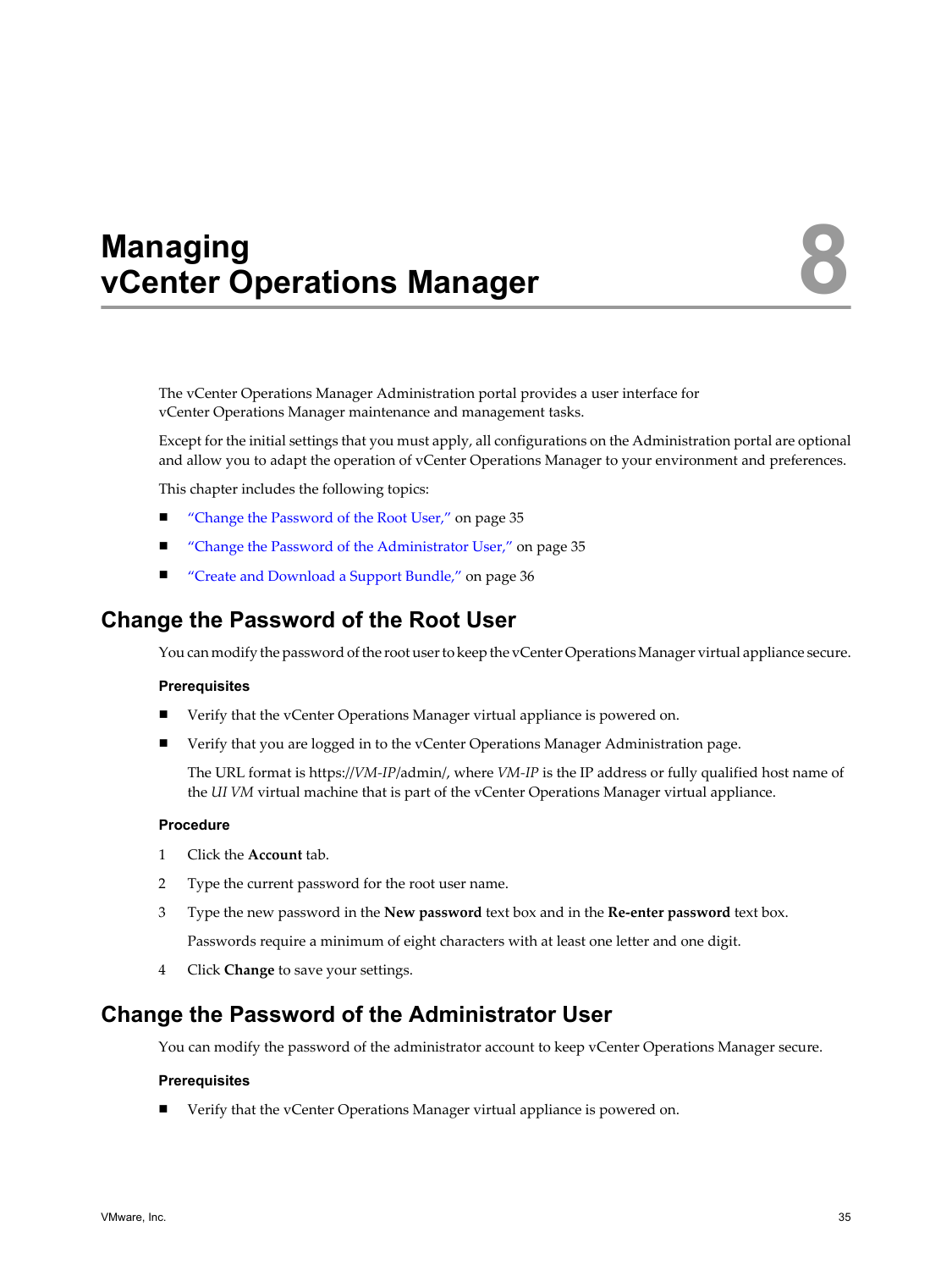<span id="page-35-0"></span>**n** Verify that you are logged in to the vCenter Operations Manager Administration page.

The URL format is https://*VM-IP*/admin/, where *VM-IP* is the IP address or fully qualified host name of the *UI VM* virtual machine that is part of the vCenter Operations Manager virtual appliance.

#### **Procedure**

- 1 Click the **Account** tab.
- 2 Type the current password for the administrator user name.
- 3 Type the new password in the **New password** text box and in the **Re-enter password** text box.

Passwords require a minimum of eight characters with at least one letter and one digit.

4 Click **Change** to save your settings.

## **Create and Download a Support Bundle**

If problems arise that cause vCenter Operations Manager not to operate as expected, you can send a copy of the log and configuration files to VMware for technical support.

#### **Prerequisites**

- Verify that the vCenter Operations Manager virtual appliance is powered on.
- Verify that you are logged in to the vCenter Operations Manager Administration page.

The URL format is https://*VM-IP*/admin/, where *VM-IP* is the IP address or fully qualified host name of the *UI VM* virtual machine that is part of the vCenter Operations Manager virtual appliance.

#### **Procedure**

- 1 Click the **Status** tab.
- 2 In the Diagnostic information pane, click **Download**.

The vCenter Operations Manager system collects the diagnostic information and streams the data to your browser in a compressed ZIP file.

- 3 In the File Download dialog box, click **Save**.
- 4 Select a location to which you want to save the ZIP file and click **Save**.

The log and configuration files are saved to the selected location as a ZIP archive.

#### **What to do next**

You can review the contents of log files for error messages. If you need troubleshooting assistance, you can send the diagnostic data to VMware support services. When you resolve or close the issue, delete the outdated support bundle to save disk space.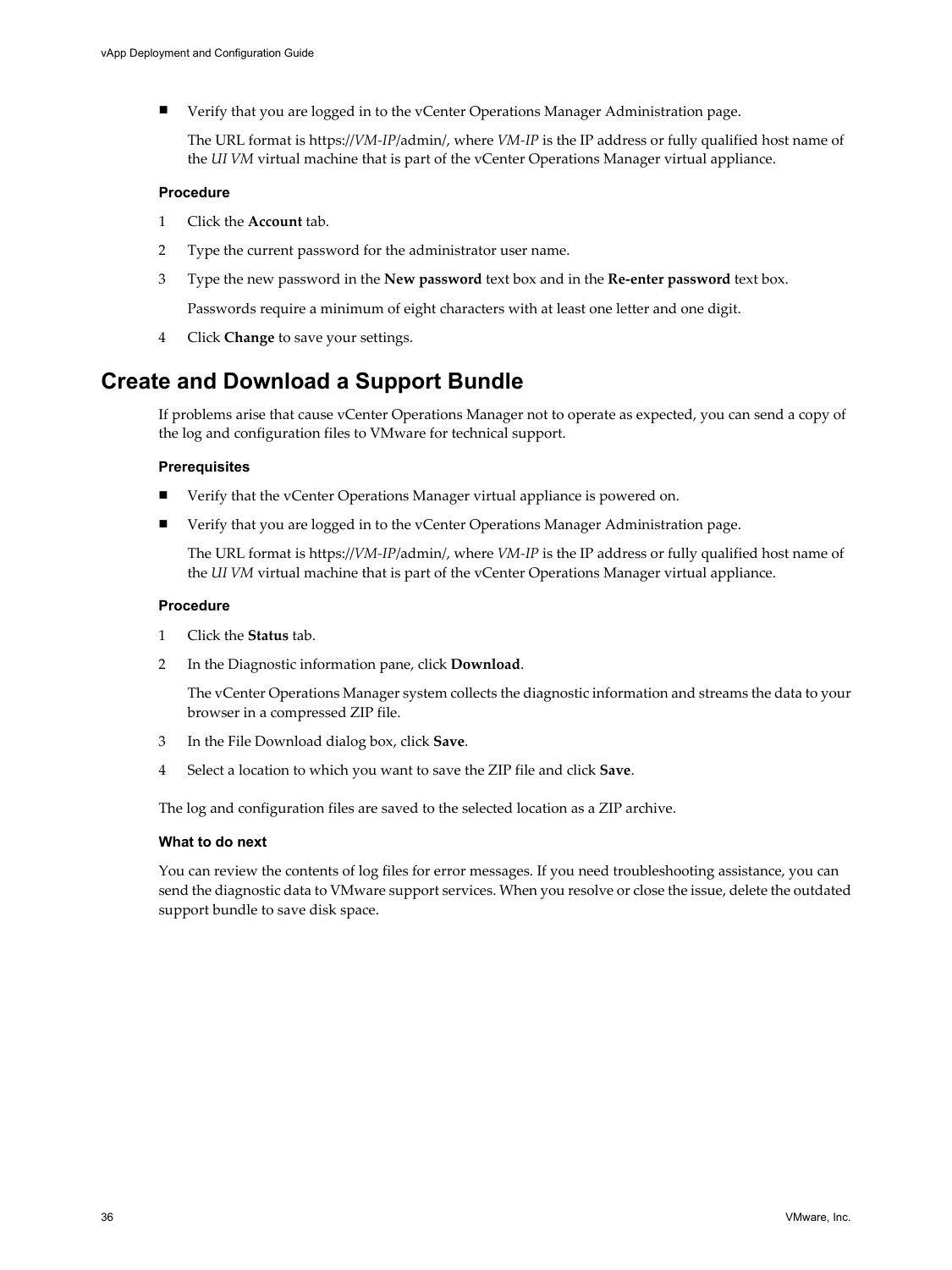## <span id="page-36-0"></span>**Index**

## **A**

about vCenter Operations Deployment and Configuration Guide **[5](#page-4-0)** Add a Hard Disk **[32](#page-31-0)** Administration Portal, activating email service **[22](#page-21-0)** administrative settings account **[35](#page-34-0)** root account **[35](#page-34-0)** assigning privileges **[24](#page-23-0)**

## **C**

certificate warnings **[10](#page-9-0)** collection credentials **[20](#page-19-0)** com.integrien.adapter3.vin.VinAdapter class **[30](#page-29-0)** credentials changing administrator account **[20](#page-19-0), [35](#page-34-0)** changing root account **[35](#page-34-0)** collection **[20](#page-19-0)** registration **[20](#page-19-0)**

## **D**

data migration **[31](#page-30-0)** deployment planning worksheet **[11](#page-10-0)**

## **E**

email notifications **[22](#page-21-0)** email notifications, configure **[22](#page-21-0)**

## **I**

install, adapter **[27](#page-26-0)** installation verifying **[25](#page-24-0)** verifying from browser **[26](#page-25-0)** verifying from vSphere Client **[25](#page-24-0)** installation formats **[7](#page-6-0)** installation, adapter **[27](#page-26-0)** introduction **[7,](#page-6-0) [29](#page-28-0)** IP pool **[17](#page-16-0)**

## **L**

licensing **[10](#page-9-0), [21](#page-20-0)** linked mode objects **[25,](#page-24-0) [26](#page-25-0)** log files creating bundle **[36](#page-35-0)**

downloading **[36](#page-35-0)** zip **[36](#page-35-0)**

## **M**

maintaining **[35](#page-34-0)** managing **[35](#page-34-0)** more information **[11](#page-10-0)** multi-site deployment, overview **[8](#page-7-0)**

### **N**

network configuration **[17](#page-16-0)** network ports **[10](#page-9-0)** notifications **[22](#page-21-0)**

### **P**

passwords initial setup **[20](#page-19-0)** requirements **[20](#page-19-0)** paths to upgrade vCenter Operations **[31](#page-30-0)** privileges administrator access **[24](#page-23-0)** user access **[24](#page-23-0)**

## **R**

registering vApp with vCenter Server **[20](#page-19-0)** registration credentials **[20](#page-19-0)** reports, activating email service **[22](#page-21-0)** requirements, upgrades **[31](#page-30-0)** resource requirements, vApp **[13](#page-12-0)** roles **[24](#page-23-0)**

### **S**

side by side upgrade **[31](#page-30-0)** SMTP configuration **[22](#page-21-0)** SSL certificates **[23](#page-22-0)** supported browsers **[15](#page-14-0)** synchronizing time with hosts **[19](#page-18-0)** system requirements **[13](#page-12-0)**

## **T**

time settings **[19](#page-18-0)** troubleshooting, downloading logs **[36](#page-35-0)**

## **U**

upgrading vCenter Operations **[31](#page-30-0)**